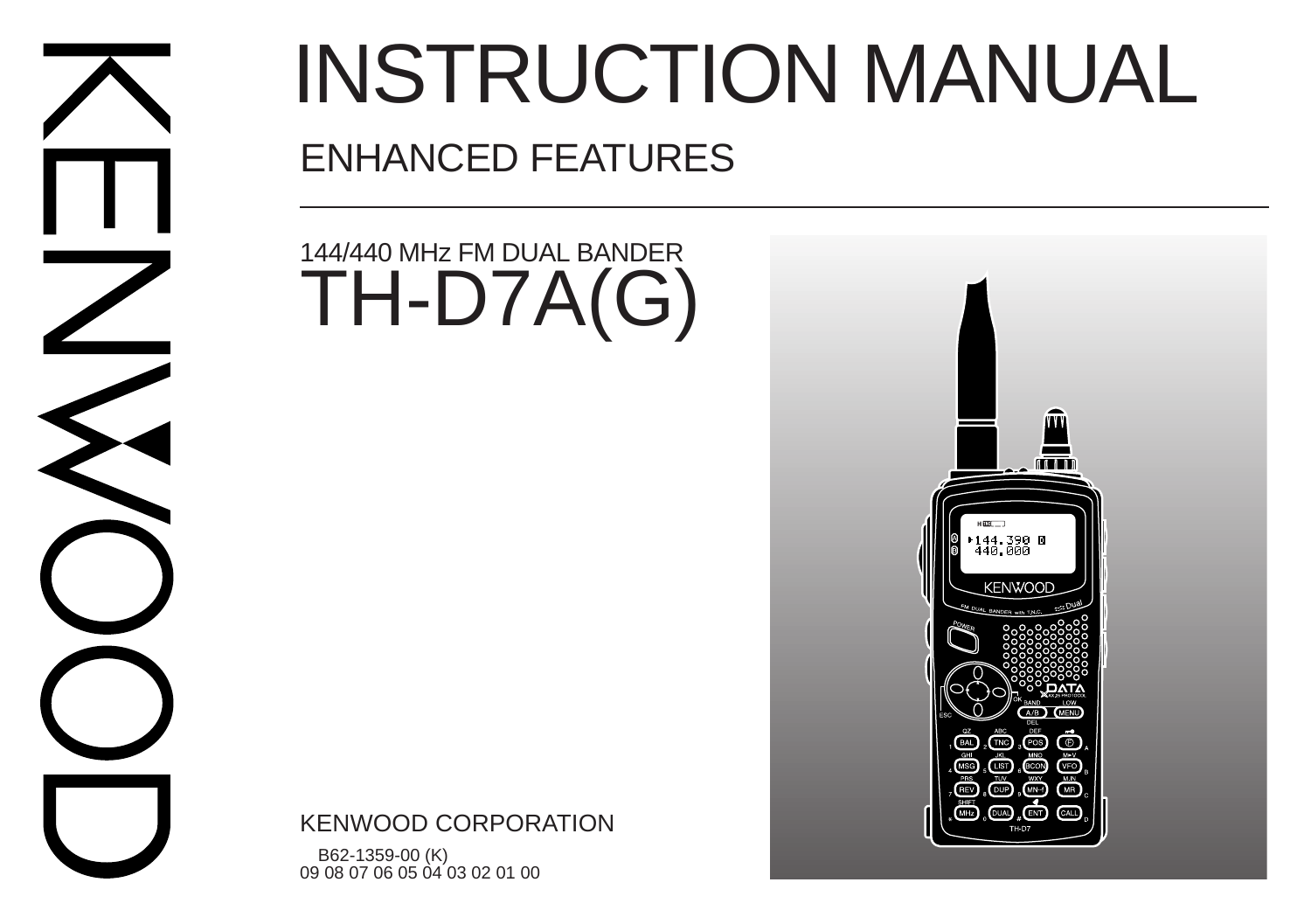#### **CONTENTS**

| <b>AUTOMATIC PACKET/ POSITION REPORTING</b><br>CHAPTER<br>4<br><b>SYSTEM®</b> |  |
|-------------------------------------------------------------------------------|--|
|                                                                               |  |
| CONNECTING WITH A GPS RECEIVER 3                                              |  |
|                                                                               |  |
|                                                                               |  |
| SELECTING PACKET TRANSFER RATE  3                                             |  |
|                                                                               |  |
| ACCESSING RECEIVED APRS DATA  5                                               |  |
|                                                                               |  |
|                                                                               |  |
|                                                                               |  |
| SELECTING A POSITION COMMENT  10                                              |  |
|                                                                               |  |
| PROGRAMMING A GROUP CODE  12                                                  |  |
| PROGRAMMING A PACKET PATH  13                                                 |  |
| SELECTING PACKET TRANSMIT METHOD  15                                          |  |
| SELECTING PACKET TRANSMIT INTERVAL  16                                        |  |
| SELECTING PACKET TRANSMIT DELAY  16                                           |  |
| SELECTING STATUS TEXT TRANSMIT RATE  16                                       |  |
| RESTRICTING RECEPTION OF APRS DATA  16                                        |  |
| PROGRAMMING POSITION AMBIGUITY  17                                            |  |
|                                                                               |  |

| <b>CHAPTER</b><br>$\mathbf{2}$ | APRS <sup>®</sup> MESSAGE            |  |
|--------------------------------|--------------------------------------|--|
|                                |                                      |  |
|                                |                                      |  |
|                                | ACCESSING RECEIVED APRS MESSAGES  20 |  |
|                                |                                      |  |
|                                |                                      |  |
|                                |                                      |  |
|                                |                                      |  |
| CHAPTER                        | <b>3 MENU REVISIONS</b>              |  |
|                                |                                      |  |
| <b>CHAPTER</b>                 | 4 SUMMARY OF ENHANCEMENT             |  |
|                                |                                      |  |
|                                |                                      |  |
|                                |                                      |  |
|                                |                                      |  |
|                                |                                      |  |
|                                |                                      |  |
|                                |                                      |  |

This instruction manual describes only the functions improved or newly designed for the TH-D7A(G) model. For the functions not described in this manual, see the other instruction manual (original).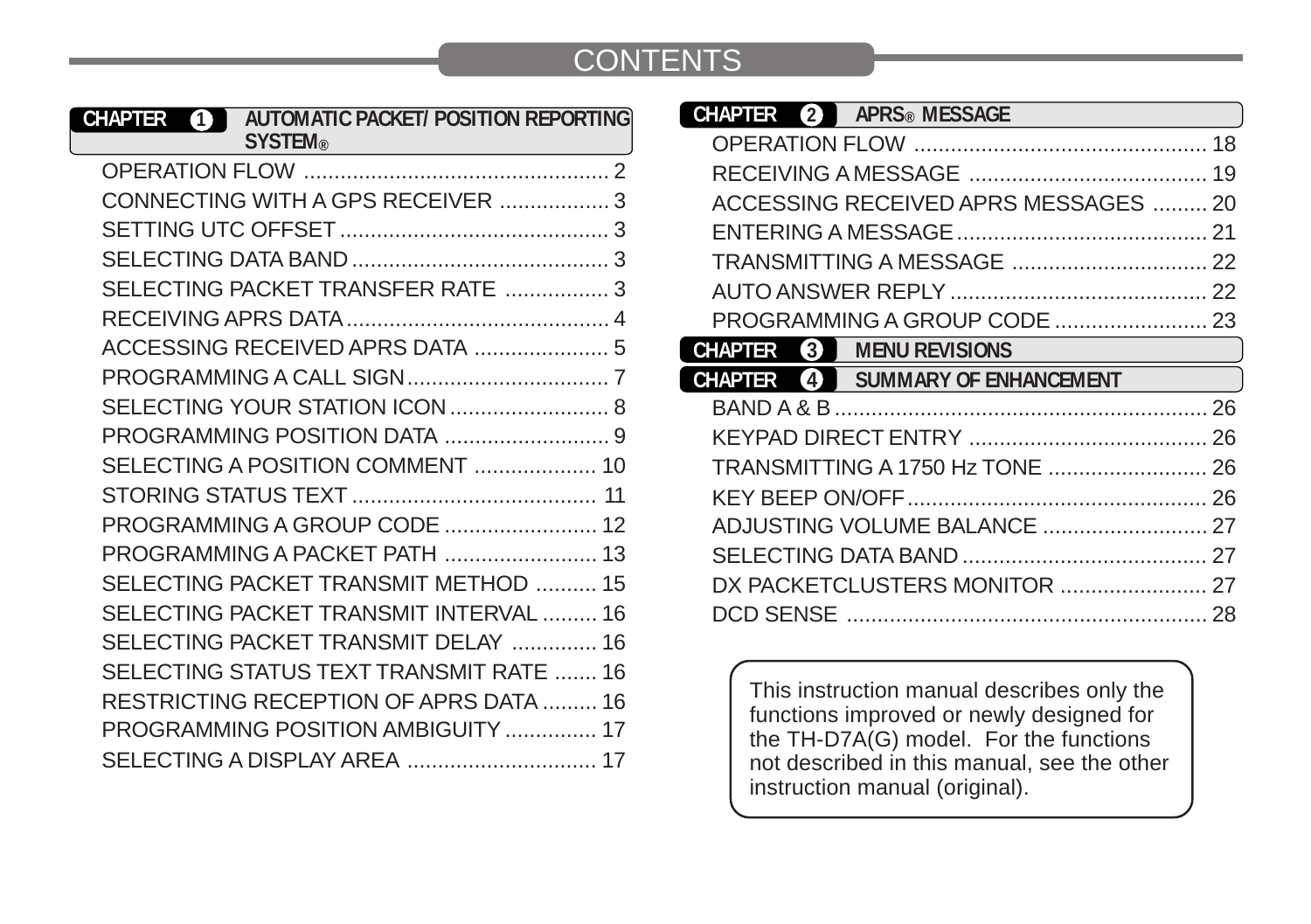The Automatic Packet/ Position Reporting System  $(APRS<sub>o</sub>)$  is a software program and registered trademark of Bob Bruninga, WB4APR. He has made packet communications much more exciting than before. This program allows you to track mobile stations on a map which you recall on a computer screen. Imagine seeing one mobile station moving on the map which can be scaled from .5 to 2000 miles. You also may be tracked on the computer screen of another station. Stations to be tracked must transmit beacons at certain intervals. To track other stations, you usually need a computer running the APRS, a transceiver, and a TNC. To have them track you, you also need a GPS receiver. It receives signals from the satellites to inform you of your current geographical position. GPS stands for Global Positioning System. The APRS interprets the National Marine Electronics Association (NMEA) data strings coming from the GPS receiver. For further information, consult Internet Web pages relating to the APRS. You may use one of the Internet search engines to find correct URLs.



This transceiver includes a TNC and a program for dealing with data formats supported by the APRS. That is, you need no other equipment to transmit, receive, or display APRS packets. You do not need even a GPS receiver if you manually enter position data to transmit. For hams who want to fully enjoy APRS operations, this transceiver has connection ports with a personal computer and a GPS receiver; this manual, however, does not describe APRS operations which require a personal computer.

Using this transceiver, you can transmit a station icon, position data, position comment, and status text. With a GPS receiver, you can also transmit moving speed, moving direction, and altitude data. From any type of station you will receive information listed below:

| Station icon          | Position data/ Grid square locator |
|-----------------------|------------------------------------|
| Position comment      | Status text                        |
| Distance from station | Direction of station               |

Depending on the types of stations, you will also receive the following information:

| Mobile station                                                 | Moving direction/ Moving speed/ Altitude                                |
|----------------------------------------------------------------|-------------------------------------------------------------------------|
| <b>Fixed station</b>                                           | Transmit power/ Height of antenna/<br>Antenna gain/ Antenna directivity |
| <b>Fixed station</b><br>(using compressed<br>APRS data format) | Transmit range                                                          |
| <b>Weather station</b>                                         | Wind direction/ Wind speed/<br>Temperature/ Rainfall in last hour       |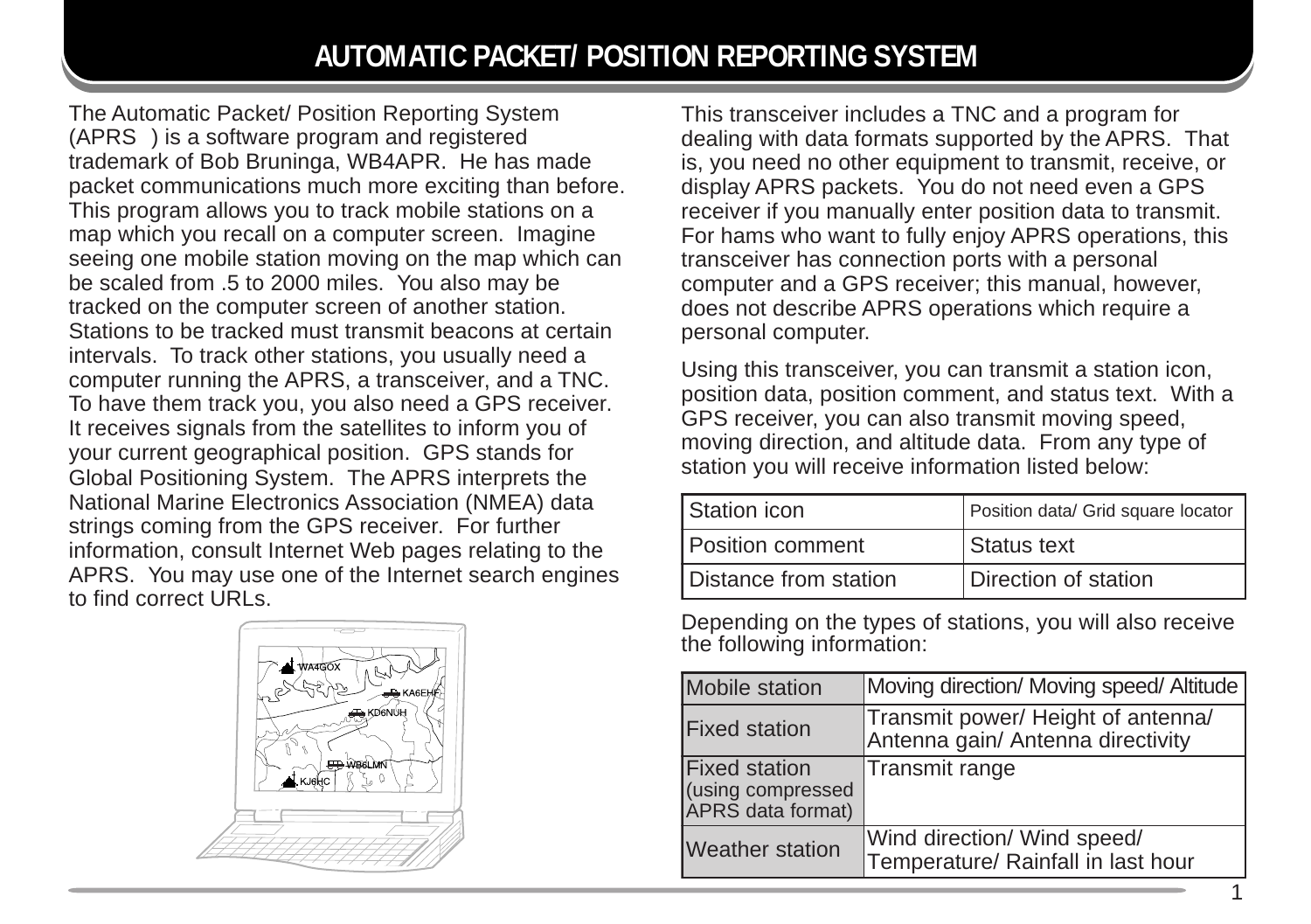## **OPERATION FLOW**

The following flow chart includes only the steps to give APRS a quick try.

**Q** Access Menu 2–M to select band A or B as the data band {page 3}. The default is band A.

**2** Press **[TNC]** to enter APRS mode.

- $\bullet$  " $\mathbf{m}$ , "should appear.
- **O** On the data band select the same frequency as other stations in your group.
	- You may tune to the frequency of an appropriate digipeater (144.390 MHz in the U.S.A.) {page 13}.

Now you are ready to receive APRS data from other stations. Refer to "RECEIVING APRS DATA" {page 4}. To transmit your APRS data, proceed to step  $\bullet$ . When using a personal computer, press **[TNC]** repeatedly

**4** Access Menu 2–1 to program your call sign (9 digits max.) {page 7}.

 $\bullet$  If you have connected a GPS receiver, access Menu 2–2 and select "NMEA" or "NMEA96" {page 3}. The default is "NOT USED".

**6** Access Menu 2–8 to select your station icon {page 8}.

 $\bullet$  Access Menu 2–4 to program position data {page 9}.

<sup>3</sup> Access Menu 2–6 to select from 15 position comments {page 10}.

**O** If you want, access Menu 2-9 to enter status text using up to 20 alphanumeric characters {page 11}.

**1** Access Menu 2–C to select the operation method for transmitting APRS data {page 15}.

**1** Press **[BCON]**. If you selected "PTT" in step **1**, then press and release the **PTT** switch. See page 15.

in step  $\bigodot$  until "PACKET" appears. All further operations should be performed on your computer. For the cable connection with a personal computer, see page 53 on the other instruction manual (original).

Menu Set-up allows you to change various default settings for APRS operations. See the appropriate sections in this chapter.

**Note:**

- ◆ To distinguish your various stations or nodes, you can have up to 15 Secondary Station IDentifiers (SSIDs); ex. WD6BQD-1 to WD6BQD-15. You always have to put a dash between your call sign and SSID number.
- ◆ If you have blanked the data band by pressing **[DUAL]**, you cannot select APRS mode in step  $\bullet$ .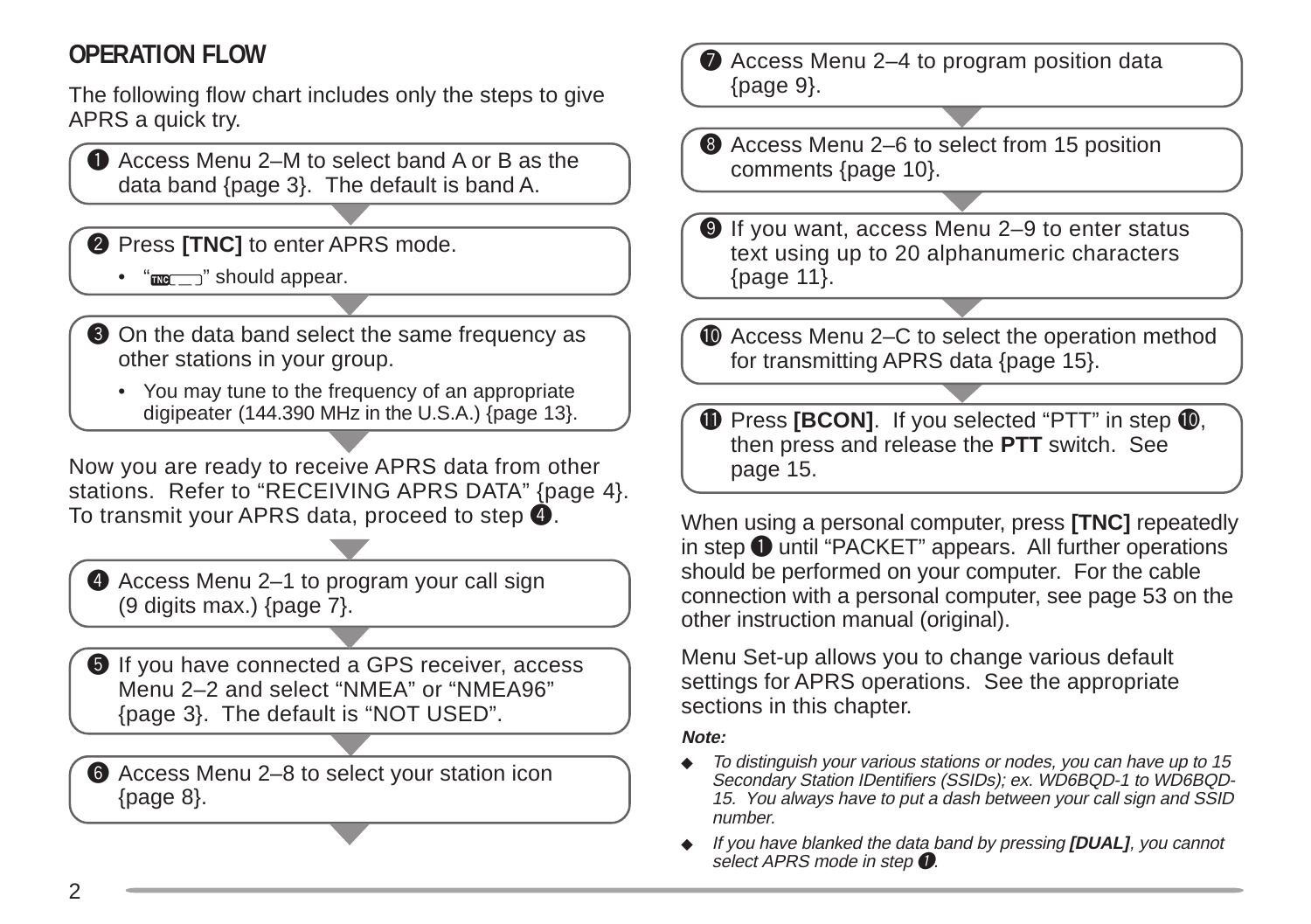## **CONNECTING WITH A GPS RECEIVER**

The **GPS** jack on this transceiver accepts a 2.5 mm (1/10") 3-conductor plug. If necessary, use the supplied cable to modify the cable end of your GPS receiver.

**Note:** Turn OFF the transceiver power before making the connections.



In order to use the connected GPS receiver, access Menu 2–2 (GPS UNIT) to select "NMEA" or "NMEA96". The default is "NOT USED". Select "NMEA96" when using a 9600 bps GPS receiver.



## **SETTING UTC OFFSET**

This transceiver allows you to correct the UTC offset; UTC stands for Universal Time Coordinated. Access Menu 2–O (TIME ZONE) and select the appropriate UTC offset in the range from +12:00 to –12:00 in steps of 30 minutes.



#### **SELECTING DATA BAND**

On this transceiver you can select data band for APRS mode independent of the selection (in Menu 1–4–1) for Packet mode. Access Menu 2–M (DATA BAND) and select band A or B as the data band for receiving or transmitting APRS data. The default is band A.  $\overline{\mathbf{u}}$ " indicates the current data band.



**Note:** In Menu 2–M, the selection switches among A, B, A:TX B:RX, and A:RX B:TX. Select A:TX B:RX or A:RX B:TX if APRS networks which use two separate frequencies become available in the future.  $\mathbf{a}$  appears for the data transmit band and "**11**" appears for the data receive band.

#### **SELECTING PACKET TRANSFER RATE**

The default APRS packet transfer rate set on the built-in TNC is 1200 bps which is the standard among the current APRS networks. If APRS networks which use 9600 bps transfer rate become available in the future, access Menu 2–N (PACKET SPEED) and select "9600 bps". "96" will appear.

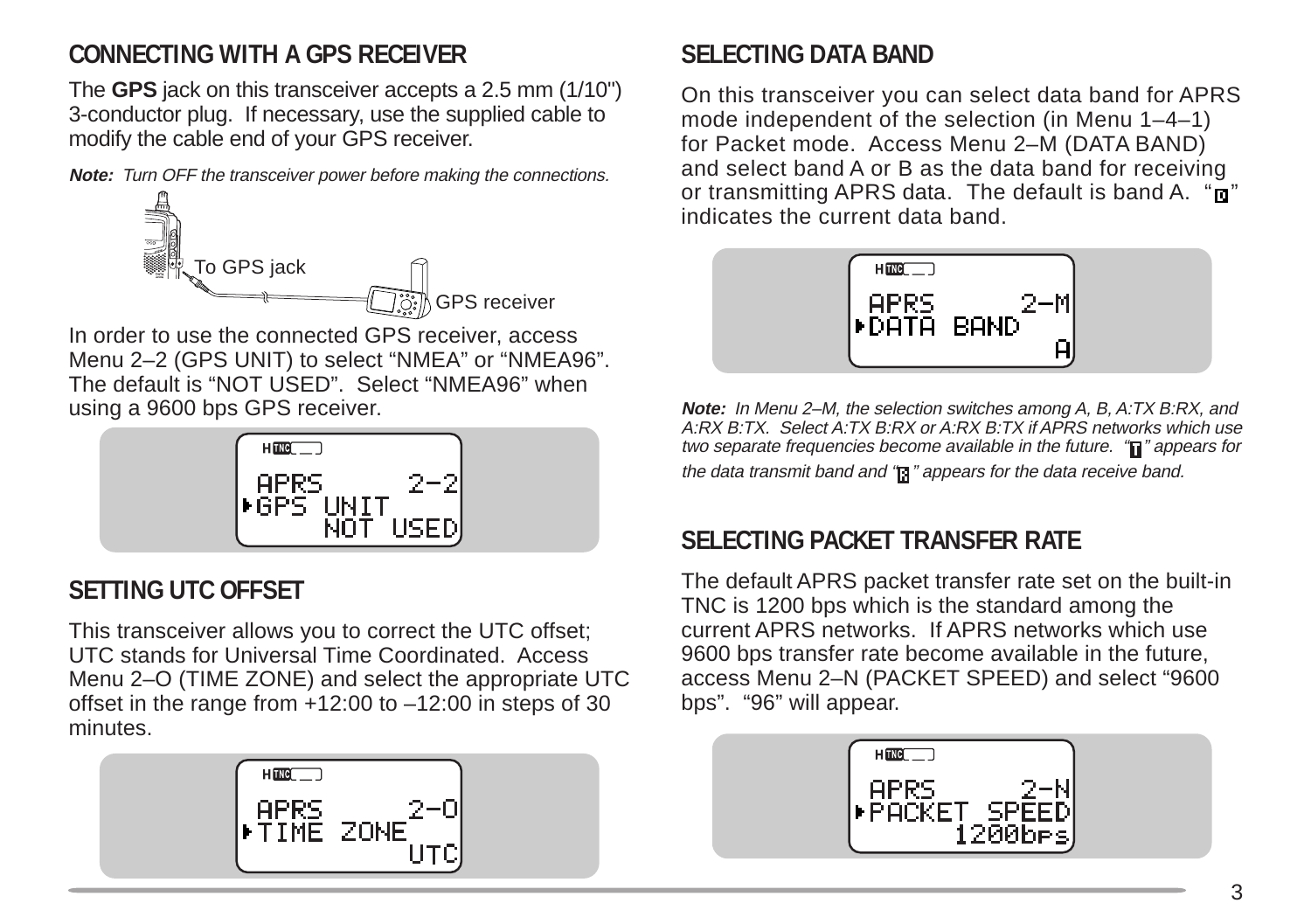#### **RECEIVING APRS DATA**

Each time new APRS data is received, the frequency display is interrupted to show information as below:



- The received APRS data may include information on an object such as a hurricane or tornado. In this case, the name of the object appears instead of a call sign.
- The transceiver restores the frequency display after approximately 10 seconds pass or when you press any key.

#### **Note:**

- ◆ When you receive APRS data including an "Emergency" comment, a different format of display from the above will appear and a different beep will sound.
- ◆ When you receive APRS data that you transmitted, the frequency display is not interrupted. "MY POSITION" will appear at the bottom of the display. This could happen when one or more digipeaters {page 13} are used.

If a received packet does not include new (or proper) APRS data, the frequency display is not interrupted. An indicator such as "dP" appears depending on the types of data. See the table.



| <b>Indicator</b> | Meaning                                      | What is Included?                                              |
|------------------|----------------------------------------------|----------------------------------------------------------------|
| $nP$ {page 17}   | New position                                 | New position comment                                           |
|                  | nS {page 17}   New status<br>New status text |                                                                |
| dP               | Duplicate position                           | Position comment<br>already received                           |
| dS               | Duplicate status                             | Status text already<br>received                                |
| >P               | Beyond position<br>limit                     | Data from a station<br>outside the selected<br>range {page 16} |
| O.21             | Query                                        | Request for sending<br>information                             |
| ??               | Packet that cannot be decoded                |                                                                |

<sup>1</sup> The transceiver automatically transmits the appropriate information in approximately 2 minutes after receiving a request.

**Note:** The APRS programs for PCs have entry fields for a position comment and status text. The data entered to these two fields are transmitted as separate packets. This transceiver, however, includes both of a position comment and status text in one packet to transmit.

This transceiver beeps each time it receives any type of APRS packet. You may access Menu 2–F (BEEP) to change this setting. The default is "ALL". The selection in this menu is shared with APRS Message {page 19}.

| <b>Selections</b> | <b>New Packet</b>                                           | <b>Duplicate</b><br>Packet | <b>Invalid Packet</b> |
|-------------------|-------------------------------------------------------------|----------------------------|-----------------------|
| <b>OFF</b>        | No beep                                                     | No beep                    | No beep               |
| <b>MINE</b>       | This selection is valid only for APRS Message<br>{page 19}. |                            |                       |
| <b>ALL NEW</b>    | Beep                                                        | No beep                    | No beep               |
| AI I              | Beep                                                        | Beep                       | Beep                  |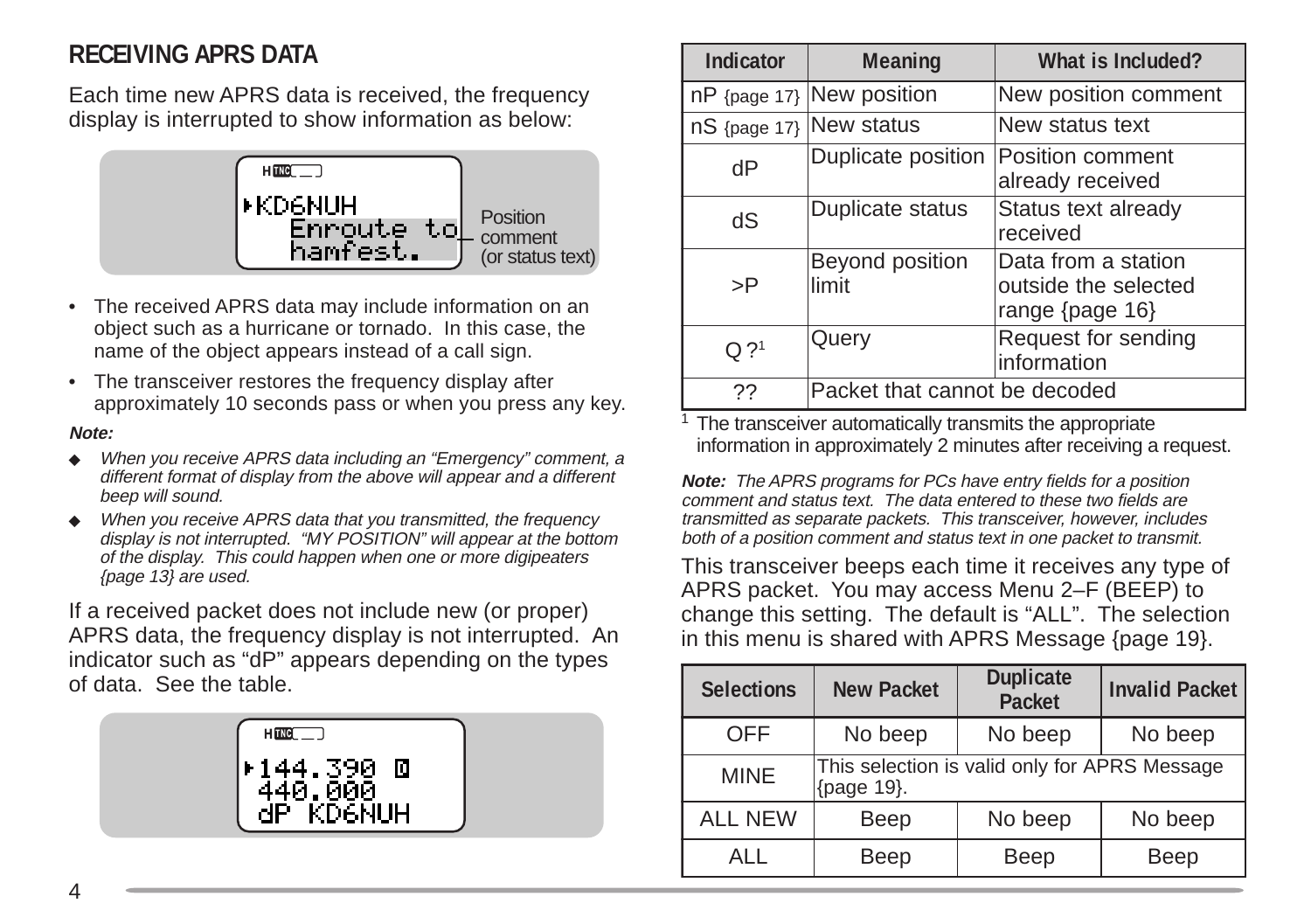## **ACCESSING RECEIVED APRS DATA**

This transceiver is capable of receiving and storing APRS data from up to 40 stations in memory. You can select the desired station and access the desired information, by switching the display.

- **1** Press **[LIST]**.
	- The display for selecting a station appears.
	- The numbers beside the call signs indicate the order in which data is received. The data received last is assigned 1.



**2** Press **[UP]**/ **[DWN]** to select the desired station.

![](_page_6_Figure_7.jpeg)

- **3** Press **[OK]**.
	- The display for accessing the desired information appears.

![](_page_6_Picture_10.jpeg)

- **4** Press **[OK]** repeatedly until you can access the desired information.
	- The next page shows how displays will be switched.
	- You may press **[ESC]** to restore the previous display.
- **5** Press **[LIST]** twice to restore the frequency display.

You may want to delete all information of the desired station. Press **[A/B]** instead of **[OK]** in step 3 or 4. "DELETE?" appears. Press **[OK]** to delete the information.

To delete the information of all stations, press **[A/B] (1 s)** in step 2. "DELETE ALL?" appears. Press **[OK]**. Then "SURE?" appears. Press **[OK]** again to delete the information.

The types of information accessible in step 4 differ depending on the types of stations. For details, see the next page.

#### **Note:**

- ◆ When data from the 41st station is received, the oldest data in memory is replaced by that data.
- ◆ Each time new APRS data is received from the same station, the old data from that station (in memory) is replaced by new data.
- When APRS data is received with a GPS receiver connected, included position data is sent to the receiver, using the NMEA-0183 \$GPWPL format (or Magellan format). This data is registered in the Waypoint List of the receiver. Access Menu 2–3 (WAYPOINT) and select the number of characters to be input. You can select 6 to 9 digits for NMEA, 6 digits for Magellan, DGPS, or OFF (default) . With NMEA 6 digits selected, the right 6 characters of the call sign is used as a name (ex. for KJ6HC-3, J6HC-3). Select DGPS to input differential position data to a DGPS-compatible receiver if it is connected.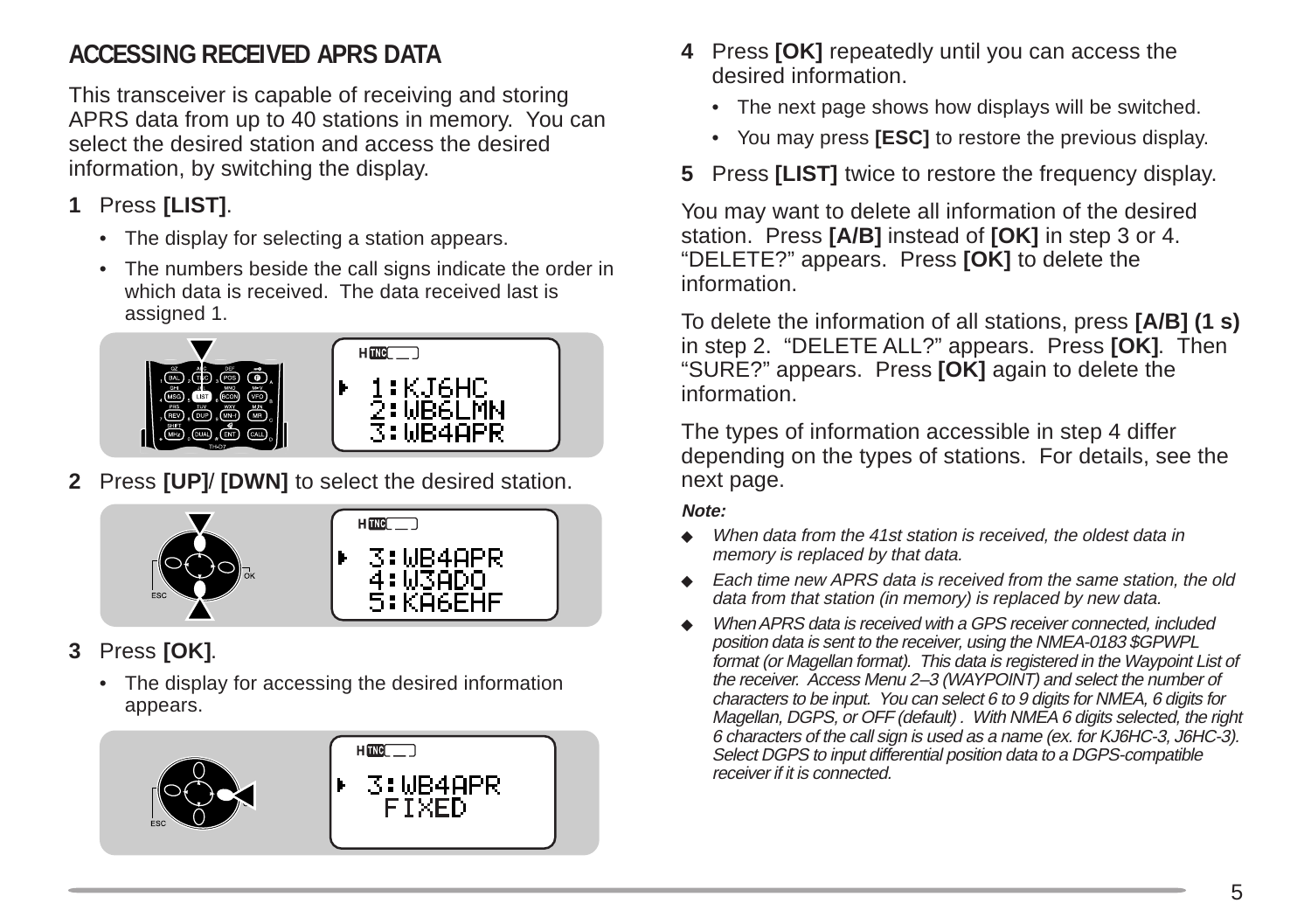![](_page_7_Figure_0.jpeg)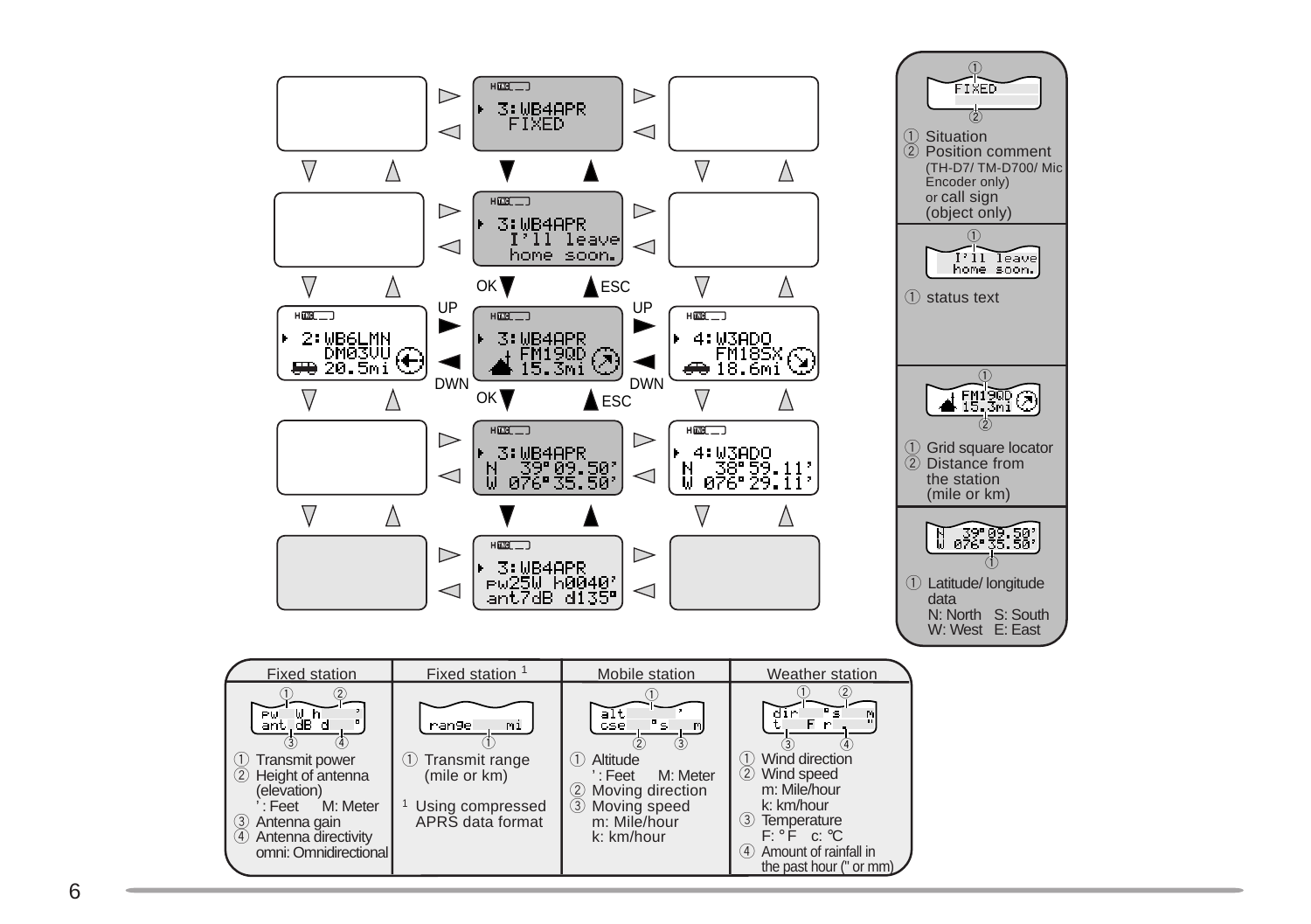This transceiver is capable of displaying the following 19 icons as station IDs. When icon data other than these is

![](_page_8_Figure_1.jpeg)

Some icons may appear with overlay characters as below if the received icon data includes them.

![](_page_8_Figure_3.jpeg)

The following icons show the directions of stations relative to your position. For example, " $(7)$ " indicates the other station is located at the northeast relative to your position.

⊕®⊕®⊕®⊕®

0.0 to 9999 miles (or km) are shown for distances from other stations. "xxxxmi" (or "xxxxkm") is shown for distances over 9999 miles (or km). If you do not change the position data in Menu 2–4 from the default, "----mi" (or "----km") is shown.

On the TH-D7A(G), the default units for distance and temperature are mile and °F. If necessary, access Menu 2–H (mile/km) and/or Menu 2–I (TEMPERATURE) to change the setting(s).

**Note:** Some stations transmit APRS data through TNCs connected to GPS receivers. If you receive data from those stations, "GOOD" (satellites tracked) or "LAST" (satellites not tracked) will be shown as the situation, with GLL, GGA, or RMC which designates \$GPGLL, \$GPGGA, or \$GPRMC format.

#### **PROGRAMMING A CALL SIGN**

Program your call sign using a maximum of 9 alphanumeric characters; you may include SSID characters. Unless you program a call sign, you cannot transmit APRS data.

- **1** Press **[MENU]** to enter Menu mode.
- **2** Press **[2]**, **[1]** to select "2–1 (MY CALLSIGN)".
	- The display for entering characters appears; the first digit blinks. The default is "NOCALL".

![](_page_8_Picture_14.jpeg)

- **3** Press **[UP]**/ **[DWN]** to select a character, then press **[OK]**.
	- You can enter 0 to 9, A to Z, and –.
	- The cursor moves to the next digit.
- **4** Repeat step 3 to enter up to 9 digits.
	- Pressing **[OK]** after selecting the 9th digit completes the programming.
	- To complete programming after entering less than 9 digits, press **[OK]** twice.
	- Each press of **[ESC]** causes the cursor to move backward.
	- Pressing **[A/B]** deletes the digit at which the cursor is blinking.

#### **5** Press **[MENU]** to exit Menu mode.

You can also use the keypad to enter alphanumeric characters in step 3. For example, each press of **[TNC]** switches entry as A, B, C, then 2. Press **[ENT]** to enter –.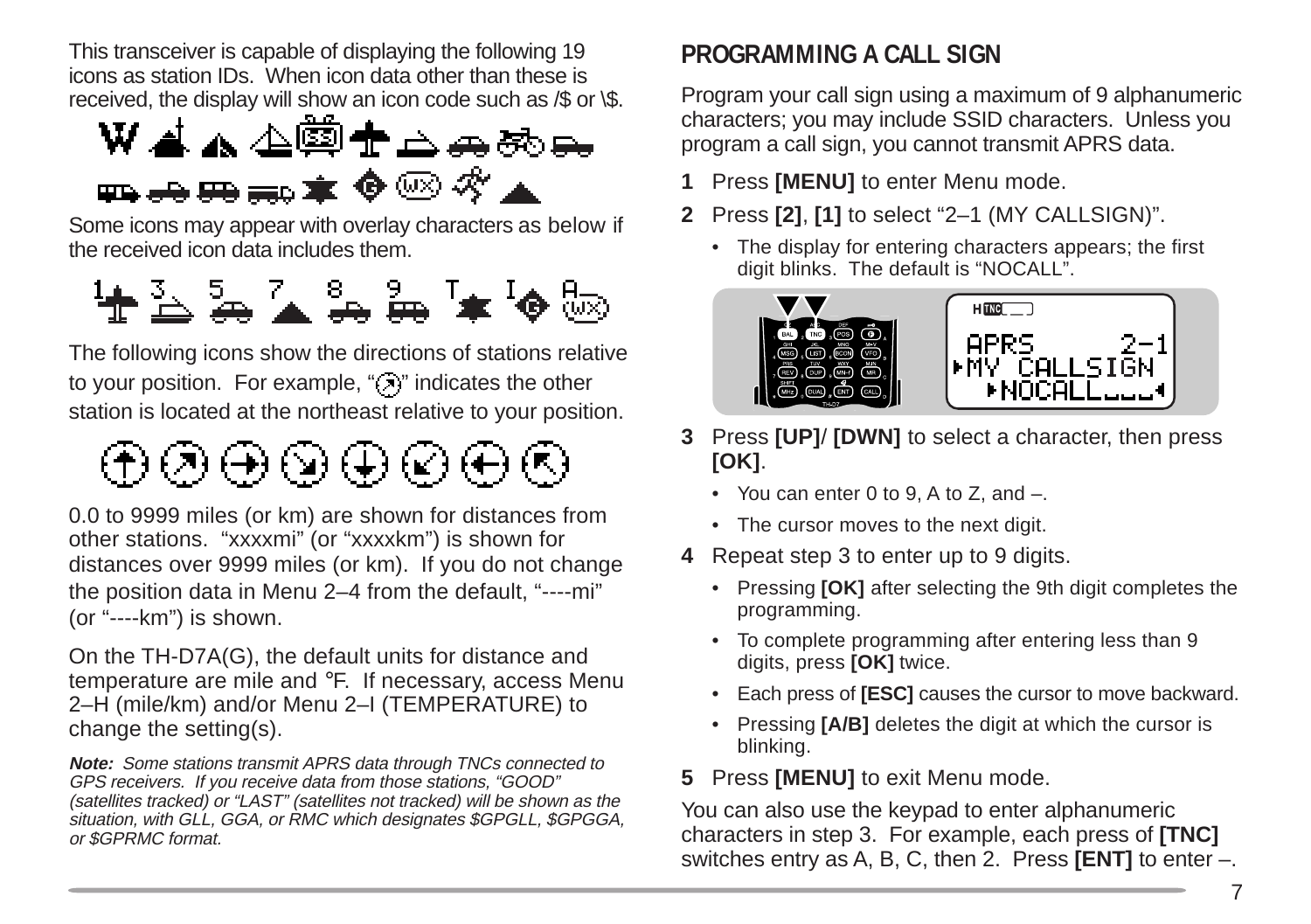## **SELECTING YOUR STATION ICON**

Select an icon which will be displayed on the monitors of other stations as your ID. You may select an icon depending on your current location.

- **1** Press **[MENU]** to enter Menu mode.
- **2** Press **[2]**, **[8]** to select "2–8 (ICON)".

![](_page_9_Picture_4.jpeg)

- **3** Press **[UP]**/ **[DWN]** to select from 15 icons plus "OTHERS", then press **[OK]**.
	- The following 15 icons are selectable:

| W   | <b>KENWOOD</b>     | Ò   | <b>SSTV</b> | л. | Triangle              |
|-----|--------------------|-----|-------------|----|-----------------------|
| Ą.  | Jogger             | 1   | Aircraft    | ⊷  | Jeep                  |
|     | Home               |     | <b>Boat</b> | 吗  | Recreation<br>vehicle |
| dh. | Portable<br>(tent) | A   | Car         | ÷  | <b>Truck</b>          |
|     | Yacht              | łт, | Motorcycle  | p. | Van                   |

**4** Press **[MENU]** to exit Menu mode.

APRS supports approximately 200 icons. It allows users to select each icon by specifying a combination of two ASCII codes, for example, / and !. One is a symbol code, and the other is a table identification code (either / or \). If you select "OTHERS" in step 3, use the following procedures:

- **4** Press **[UP]**/ **[DWN]** to select a symbol code, then press **[OK]**.
- **5** Press **[UP]**/ **[DWN]** to select a table identification code, then press **[OK]**.
	- For icons that can include overlay characters,  $0 \sim 9$  and A ~ Z are also selectable.

#### **6** Press **[MENU]** to exit Menu mode.

**Note:** Because the icon code table is occasionally revised, download the latest icon code table from Mr. Bruninga's Web page (http://web.usna.navy.mil/~bruninga/aprs.html). Click on "DOWNLOAD APRS" on its home page, then download APRSnnn.zip from the FTP directory where nnn is a 3-digit number. After uncompressing the zip file, you will find a created README directory. Open and see Symbols.txt under this directory.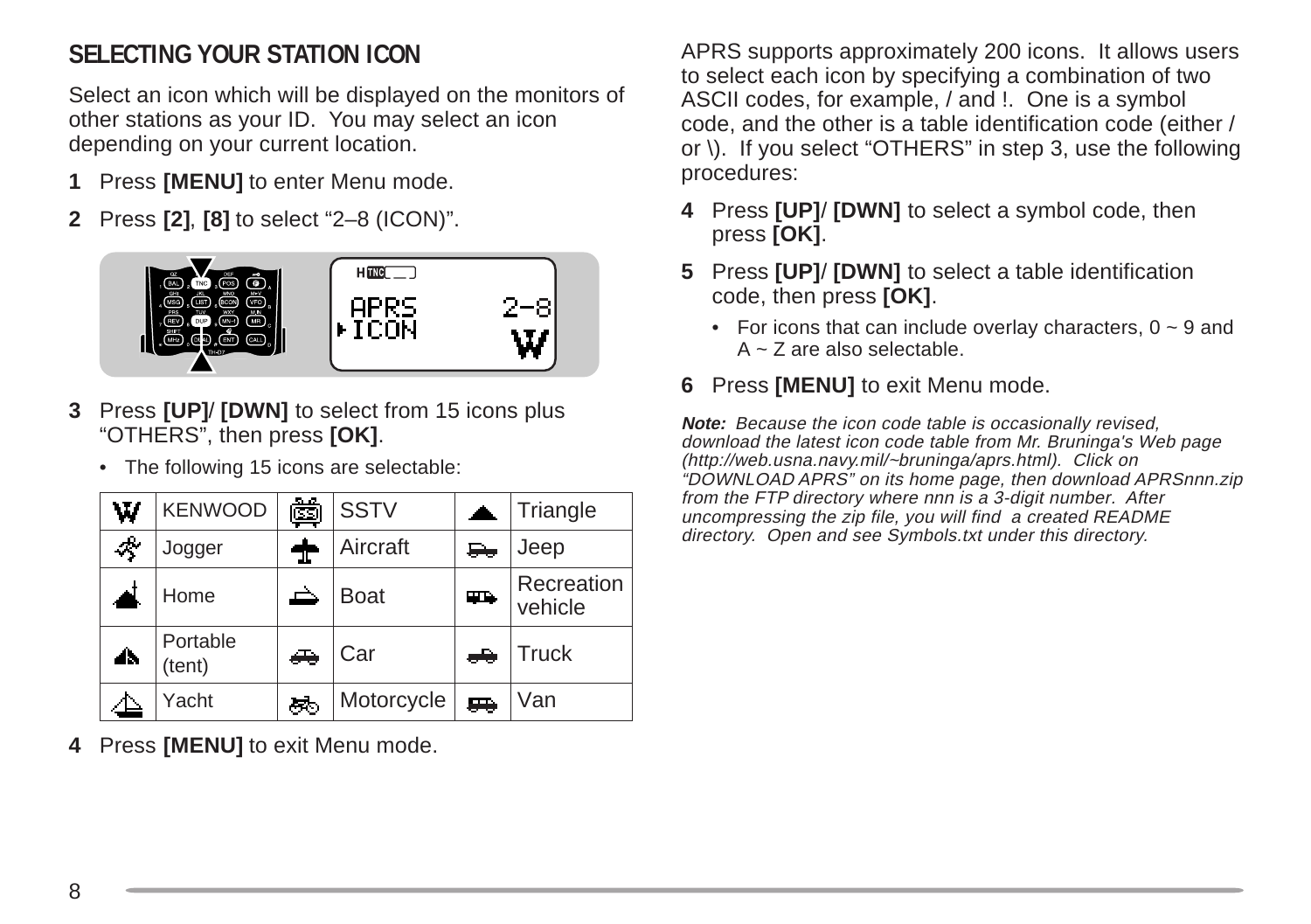## **PROGRAMMING POSITION DATA**

This transceiver has 3 memory channels for storing position data. Program latitude and longitude data for up to 3 locations from which you will often transmit APRS data.

**Note:** Grid squares were developed to shortly identify locations anywhere on the Earth. The world is first divided into 324 areas (AA ~  $R\hat{R}$ ) called "fields". Each field is then divided into 100 "squares" (00  $\sim$ 99). Each square is further divided into 576 "sub-squares" (AA  $\sim$  XX). The world is eventually divided into 18, 662, 400 grids; each grid is expressed with 6 digits.

- **1** Press **[MENU]** to enter Menu mode.
	- You may press **[POS]** instead. Then you can skip step 2.
- **2** Press **[2]**, **[4]** to select "2–4 (MY POSITION)".
	- A channel number blinks.

![](_page_10_Picture_7.jpeg)

- **3** Press **[UP]**/ **[DWN]** to select from channels 1 to 3.
	- If you intend to use the current channel after exiting Menu mode, press [ $\angle\angle$ ]. An asterisk appears at the left of the channel number.
- **4** Press **[OK]**.
	- "N" (or "S") blinks.
- **5** Press **[UP]**/ **[DWN]** to switch between north latitude (default) and south latitude.
- **6** Press **[OK]**.
	- The degree digits blink.
- **7** Press **[UP]**/ **[DWN]** to select data for degrees.
- **8** Press **[OK]**.
	- The minute digits blink.
- **9** Repeat steps 7 and 8 to select data for minutes (down to one hundredth digit).

![](_page_10_Picture_19.jpeg)

- **10** Press **[UP]**/ **[DWN]** to switch between west longitude (default) and east longitude.
- **11** Press **[OK]**.
	- The degree digits blink.
- **12** Press **[UP]**/ **[DWN]** to select data for degrees.

#### **13** Press **[OK]**.

- The minute digits blink.
- **14** Repeat steps 12 and 13 to select data for minutes (down to one hundredth digit).

![](_page_10_Picture_27.jpeg)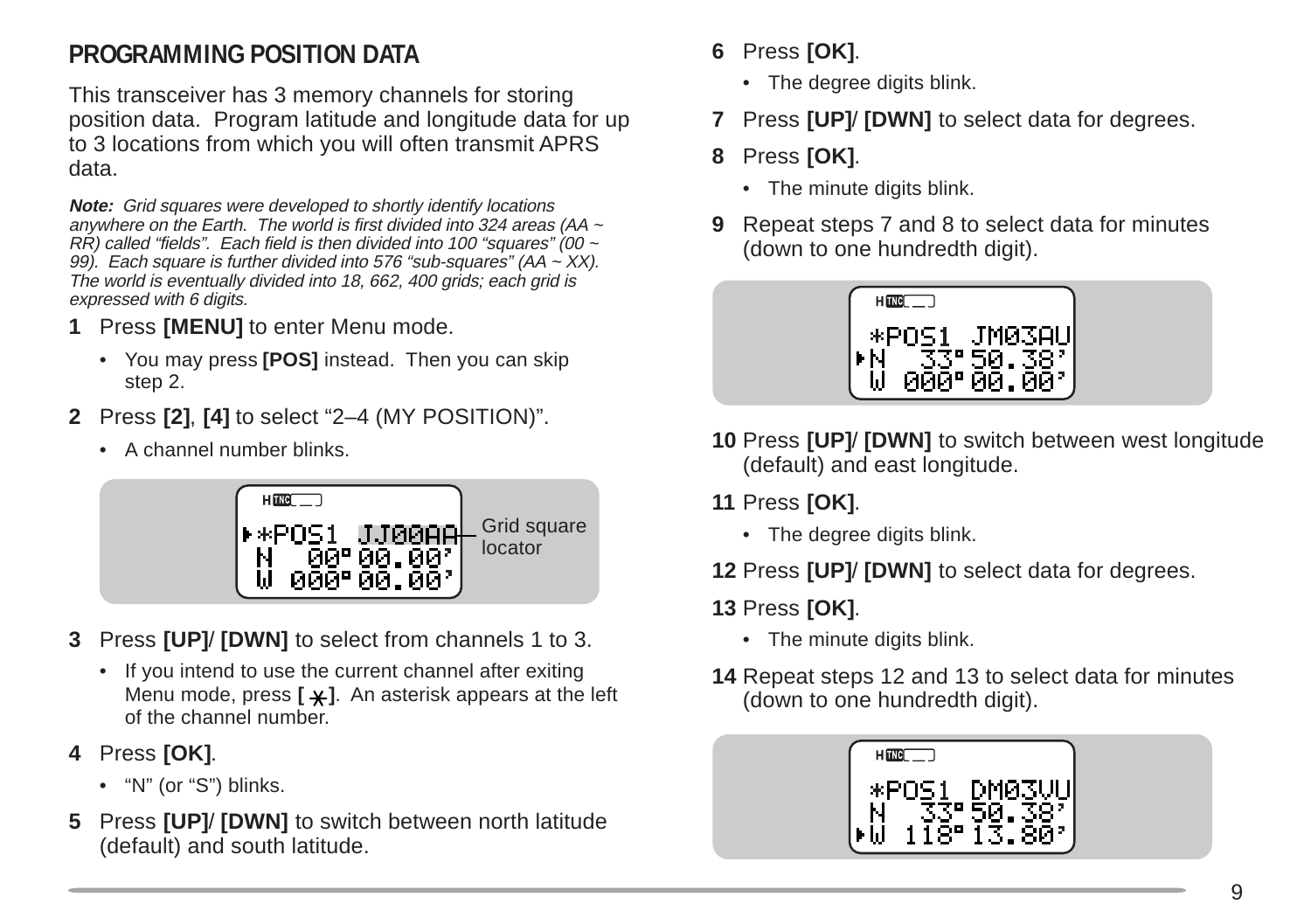- **15** As necessary, press **[OK]** then repeat steps 3 to 14 to store in up to 3 memory channels.
- **16** Press **[MENU]** to exit Menu mode.

To select and set from up to 3 programmed channels, repeat steps 1 to 3. In step 3 press **[UP]**/ **[DWN]** to select the desired channel, then press  $[\ast]$ .

#### **Note:**

- ◆ If you have selected "NMEA" or NMEA96" in Menu 2–2, pressing **[POS]** does not allow you to access the display for entering position data. The position data received via the GPS receiver most lately will be displayed.
- ◆ If using a GPS receiver, you can also copy the measured data to the position entry display for Menu 2–4. Press **[POS]** to display the measured data, then press **[OK]**. A message which asks the channel number appears. Press **[UP]**/ **[DWN]** to select the channel number, then press **[OK]**.

#### **SELECTING A POSITION COMMENT**

The APRS data which you transmit always include one of the 15 predetermined position comments. Select an appropriate comment depending on your situation.

- **1** Press **[MENU]** to enter Menu mode.
- **2** Press **[2]**, **[6]** to select "2–6 (POS COMMENT)".

![](_page_11_Picture_11.jpeg)

**3** Press **[UP]**/ **[DWN]** to select the desired comment.

![](_page_11_Picture_13.jpeg)

- **4** Press **[OK]** to complete the setting.
- **5** Press **[MENU]** to exit Menu mode.

The selectable comments are listed below:

| Off Duty (default)    | <b>IEn Route</b>        | lIn Service          |
|-----------------------|-------------------------|----------------------|
| Returning             | <b>Committed</b>        | Special <sup>1</sup> |
| Priority <sup>1</sup> | Emergency! <sup>2</sup> | Custom $0 \sim 6$    |

- <sup>1</sup> Selecting these comments will highlight your station on all other APRS computer displays.
- <sup>2</sup> Select this comment only when absolutely necessary. You will activate alarms in all monitoring APRS stations.

**Note:** Custom 0 ~ 6 selectable in Menu 2–6 are not defined; these are reserved for personal definition.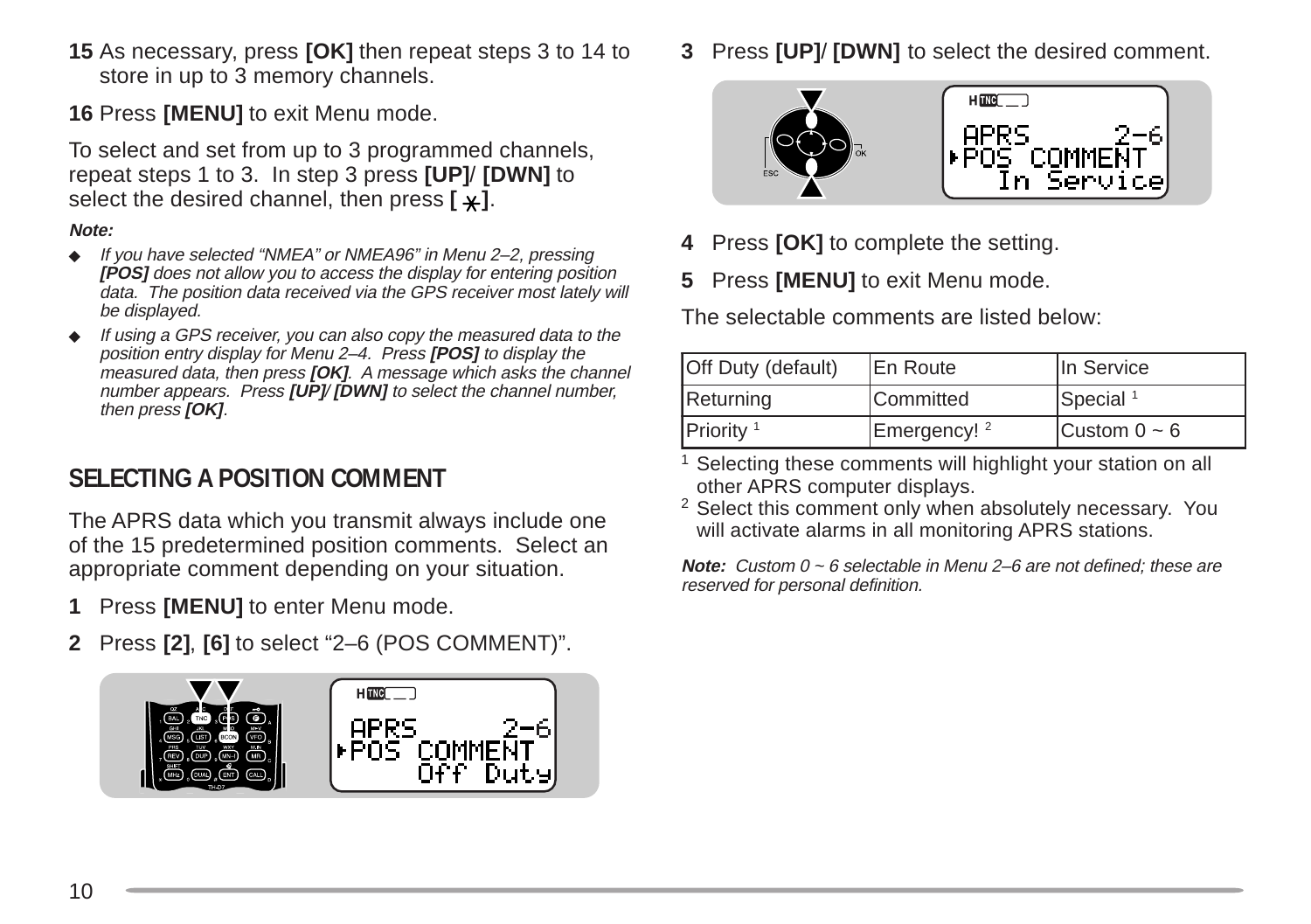## **STORING STATUS TEXT**

Status text is another comment to transmit with position data. Unlike a position comment, you can make any desired comment using a maximum of 20 alphanumeric characters. This transceiver has 3 memory channels for preprogramming.

**Note:** Attaching a long comment can double the size and length of the packet. Enter a comment only if necessary.

- **1** Press **[MENU]** to enter Menu mode.
- **2** Press **[2]**, **[9]** to select "2–9 (STATUS TEXT)".
	- A channel number blinks.

![](_page_12_Figure_6.jpeg)

- **3** Press **[UP]**/ **[DWN]** to select from channels 1 to 3.
	- If you intend to use the current channel after exiting Menu mode, press  $[\times]$ . An asterisk appears at the left of the channel number.
- **4** Press **[OK]**.
	- The display for entering a comment appears; the first digit blinks.

![](_page_12_Picture_11.jpeg)

- **5** Press **[UP]**/ **[DWN]** to select a character.
	- You can enter alphanumeric characters plus special ASCII characters.

#### **6** Press **[OK]**.

- The cursor moves to the next digit.
- **7** Repeat steps 5 and 6 to enter up to 20 digits.
	- Pressing **[OK]** after selecting the 20th digit completes the programming.
	- To complete programming a comment after entering less than 20 digits, press **[OK]** twice.
	- Each press of **[ESC]** causes the cursor to move backward.
	- Pressing **[A/B]** deletes the digit at which the cursor is blinking.
- **8** As necessary, press **[OK]** then repeat steps 3 to 7 to store in up to 3 memory channels.
- **9** Press **[MENU]** to exit Menu mode.

To select and set from up to 3 programmed channels, repeat steps 1 to 3. In step 3 press **[UP]**/ **[DWN]** to select the desired channel, then press  $[\times]$ .

You can also use the keypad to enter alphanumeric characters in step 5. For example, each press of **[TNC]** switches entry as a, b, c, 2, A, B, then C. Press **[DUAL]** to switch 0 and space. Press **[ENT]** to switch among the special ASCII characters.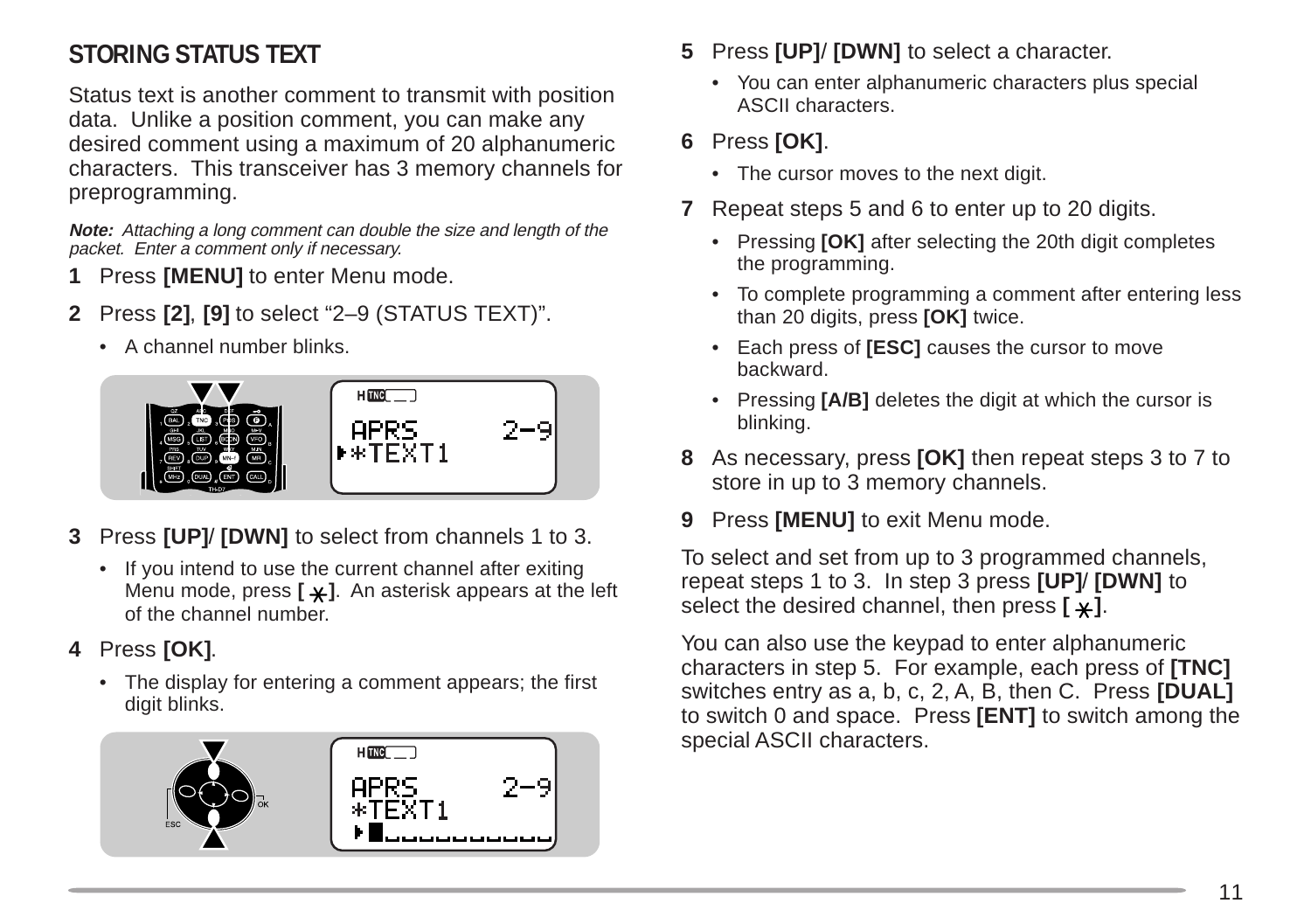#### **PROGRAMMING A GROUP CODE**

Using a group code relieves you from receiving unwanted packets. The APRS on this transceiver supports the following three types of group codes.

#### **All calls:**

Program a 6-digit code that always starts with AP. You will receive all APRS packets which include AP in group codes. It does not matter whether or not the subsequent 4 digits match. The default on this transceiver is APK002; K002 stands for KENWOOD Ver. 2.

**Note:** APRS packets, which are generated via various methods, include various codes instead of group codes. Using "All calls" allows you to receive packets which include the following codes.

| <b>IGPS</b> | <b>SYM</b>    | QST         | CQ | <b>BEACON</b> |
|-------------|---------------|-------------|----|---------------|
| <b>ALL</b>  | <b>SKYWRN</b> | <b>MAIL</b> | ID | ' SPCL        |

#### **Special:**

Enter "SPCL". You will receive only APRS packets that include SPCL as a group code. This code is generally programmed by all stations at a special event.

#### **Alternate net:**

Program any other code with a maximum of 6 digits. You will receive only APRS packets that include the exact same code. In order to reject other packets, this code should not include characters specified by the above two types.

**Note:** The display shown in step 1 has a field for entering up to 9 digits (not 6 digits) because of possible future enhancement of the group code system.

- **1** Access Menu 2–E (UNPROTOCOL), then press **[OK]**.
	- The display for entering characters appears; the first digit blinks. The default is APK002 (All calls).

![](_page_13_Picture_13.jpeg)

- **2** Press **[UP]**/ **[DWN]** to select a character.
	- You can enter 0 to 9, A to Z, and –.
- **3** Press **[OK]**.
	- The cursor moves to the next digit.
- **4** Repeat steps 2 and 3 to enter up to 6 digits.
	- Each press of **[ESC]** causes the cursor to move backward.
	- Pressing **[A/B]** deletes the digit at which the cursor is blinking.
- **5** Press **[OK]**.
	- If the cursor is blinking over the last digit that you have entered, press **[OK]** twice.
- **6** Press **[MENU]** to exit Menu mode.

You can also use the keypad to enter alphanumeric characters in step 2. For example, each press of **[TNC]** switches entry as A, B, C, then 2. Press **[ENT]** to enter –.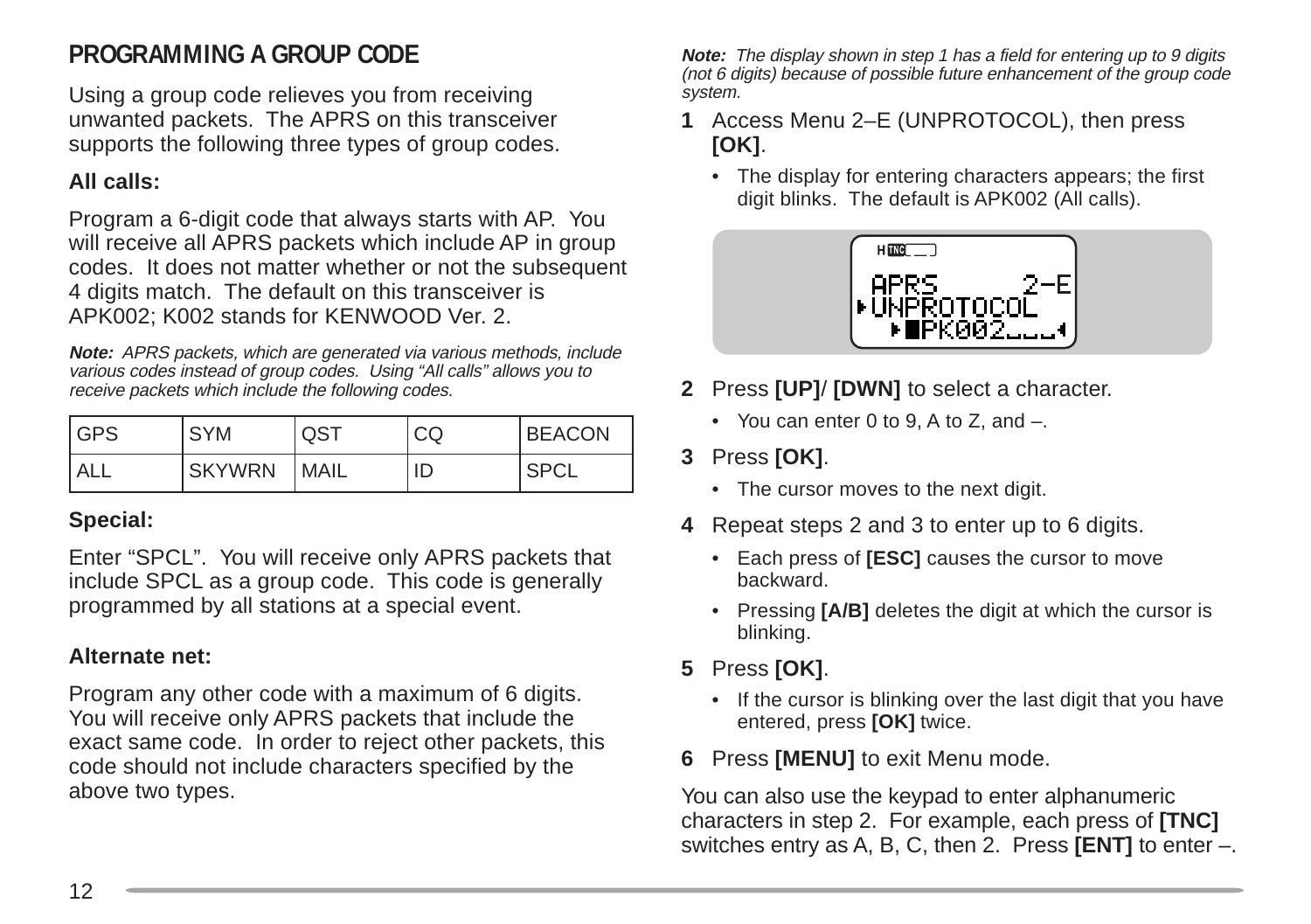#### **PROGRAMMING A PACKET PATH**

A packet path specifies how APRS data should be transferred via one or more repeaters. A repeater, which is used for packet transfer, is commonly called a digipeater. This came from a digital repeater. A digipeater is usually located on a mountain top or high building. Unlike a voice repeater, it operates on a simplex frequency. Each volunteer who installs a digipeater programs it either as a WIDE or RELAY type. Generally a WIDE transmits packets over much greater distances than a RELAY.

On this transceiver, you can edit a packet path using a maximum of 32 alphanumeric characters. The default is "RELAY,WIDE" that is one of the common settings. With this setting, packets will be transferred to a RELAY first, then to a WIDE. The APRS supports various methods for specifying a packet path. Some of those methods are described on the next page.

#### **Note:**

- ◆ This transceiver is incapable of functioning as a digipeater.
- ◆ To serve for mobile stations who always use the RELAY, WIDE path, most WIDEs also respond to packets addressed to a RELAY.

![](_page_14_Figure_6.jpeg)

- **1** Access Menu 2–B (PACKET PATH), then press **[OK]**.
	- The display for entering characters appears; the first digit blinks.

![](_page_14_Picture_9.jpeg)

- **2** Press **[UP]**/ **[DWN]** to select a character.
	- You can enter 0 to 9, A to Z, , (comma), and  $-$ .
- **3** Press **[OK]**.
	- The cursor moves to the next digit.
- **4** Repeat steps 2 and 3 to enter up to 32 digits.
	- Use a comma to separate each path segment.
	- Pressing **[OK]** after selecting the 32nd digit completes the programming.
	- To complete programming after entering less than 32 digits, press **[OK]** twice.
	- Each press of **[ESC]** causes the cursor to move backward.
	- Pressing **[A/B]** deletes the digit at which the cursor is blinking.
- **5** Press **[MENU]** to exit Menu mode.

You can also use the keypad to enter alphanumeric characters in step 2. For example, each press of **[TNC]** switches entry as A, B, C, then 2. Press **[ENT]** to switch between , and –.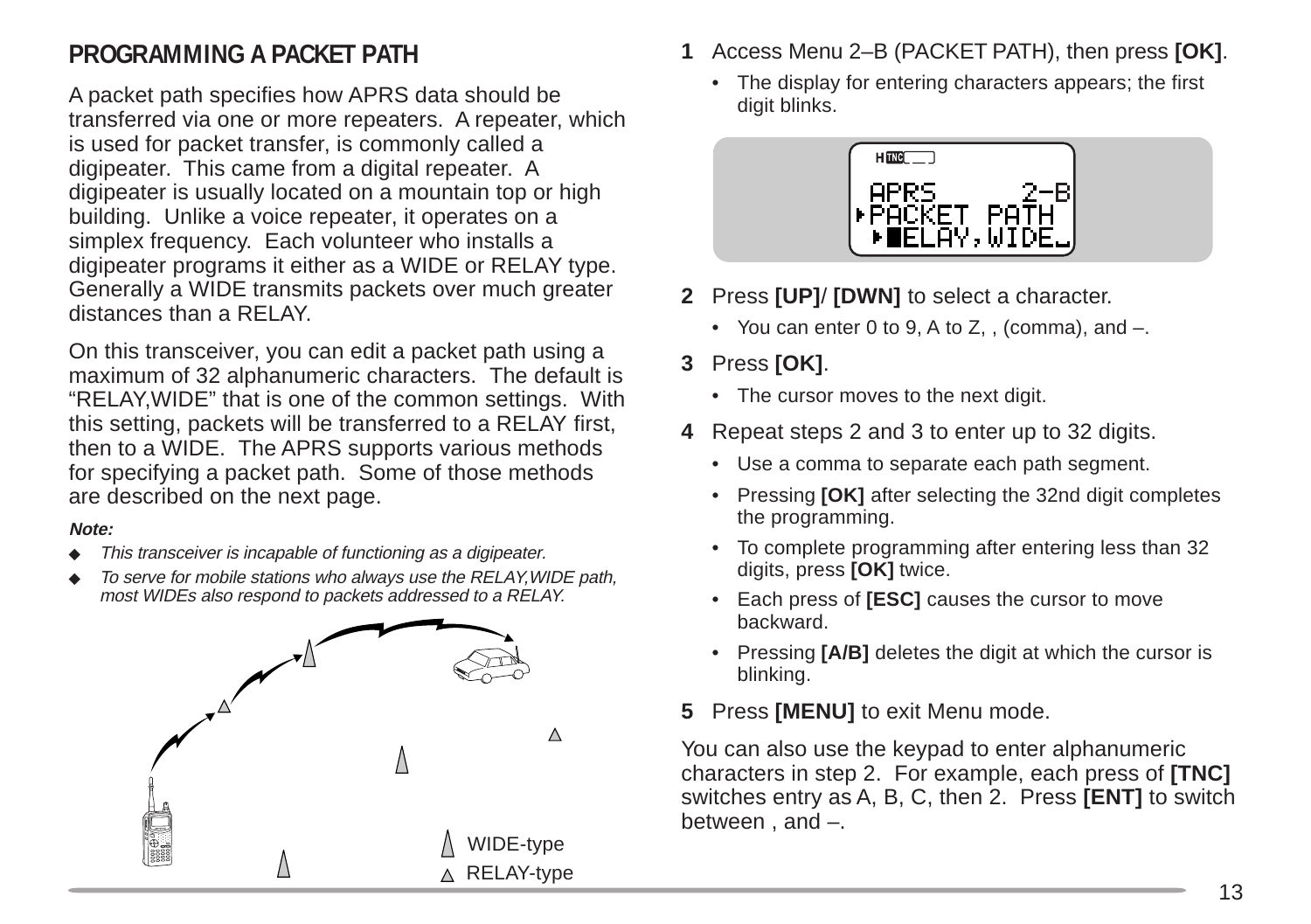Let us describe five basic methods for editing a packet path. Methods 3 to 5 are supported only by advanced APRS networks.

#### **Method 1 (Specific Path):**

Program the call signs of one or more digipeaters in the sequence of transfer relay; ex. "KD6ZZV,KF6RJZ".

#### **Method 2 (Generic Path):**

Program RELAY and/or WIDE; ex. "RELAY,WIDE" (or simply "R,W"). In this example, your APRS packet is transferred to any RELAY digipeater near your position first, then to any WIDE digipeater. You can also program more than one WIDE. If you enter "WIDE,WIDE" for example, your APRS packet will be transferred to any WIDE near your position first, then to another WIDE.

#### **Method 3 (WIDEN-N Path):**

Program WIDEN-N, where both Ns indicate the number of WIDE digipeaters to be used for relay. If you enter "WIDE3-3" (or simply "W3") for example, your APRS packet will be relayed by three WIDEs in any direction.

#### **Method 4 (TRACEN-N Path):**

The operation is the same as WIDEN-N except that digipeaters add their call signs to your packet before forwarding. You may program "TRACE3-3" (or simply "T3") for example.

#### **Method 5 (SSID Path):**

Program a single number 1 to 15. You can easily specify the number of digipeaters that will be used for relay. You can also specify which directions of digipeaters relative to your position will be used. See the table.

| Parameter | Number of<br>digipeaters | <b>Direction</b> |
|-----------|--------------------------|------------------|
| 1         | 1                        | All              |
| 2         | 2                        | All              |
| 3         | 3                        | All              |
| 4         | 4                        | All              |
| 5         | 5                        | All              |
| 6         | 6                        | All              |
| 7         | $\overline{7}$           | All              |
| 8         | 2 (or more) $1$          | North            |
| 9         | 2 (or more) $1$          | South            |
| 10        | 2 (or more) $1$          | East             |
| 11        | 2 (or more) $1$          | West             |
| 12        | Many <sup>2</sup>        | North            |
| 13        | Many <sup>2</sup>        | South            |
| 14        | Many <sup>2</sup>        | East             |
| 15        | Many <sup>2</sup>        | West             |

<sup>1</sup> The first digipeater which receives your APRS data specifies the entire route to the destination before forwarding; often 2 digipeaters are used in total.

<sup>2</sup> The digipeater which receives your APRS data specifies the call sign of the next digipeater before forwarding. This is repeated until your APRS data reaches the destination.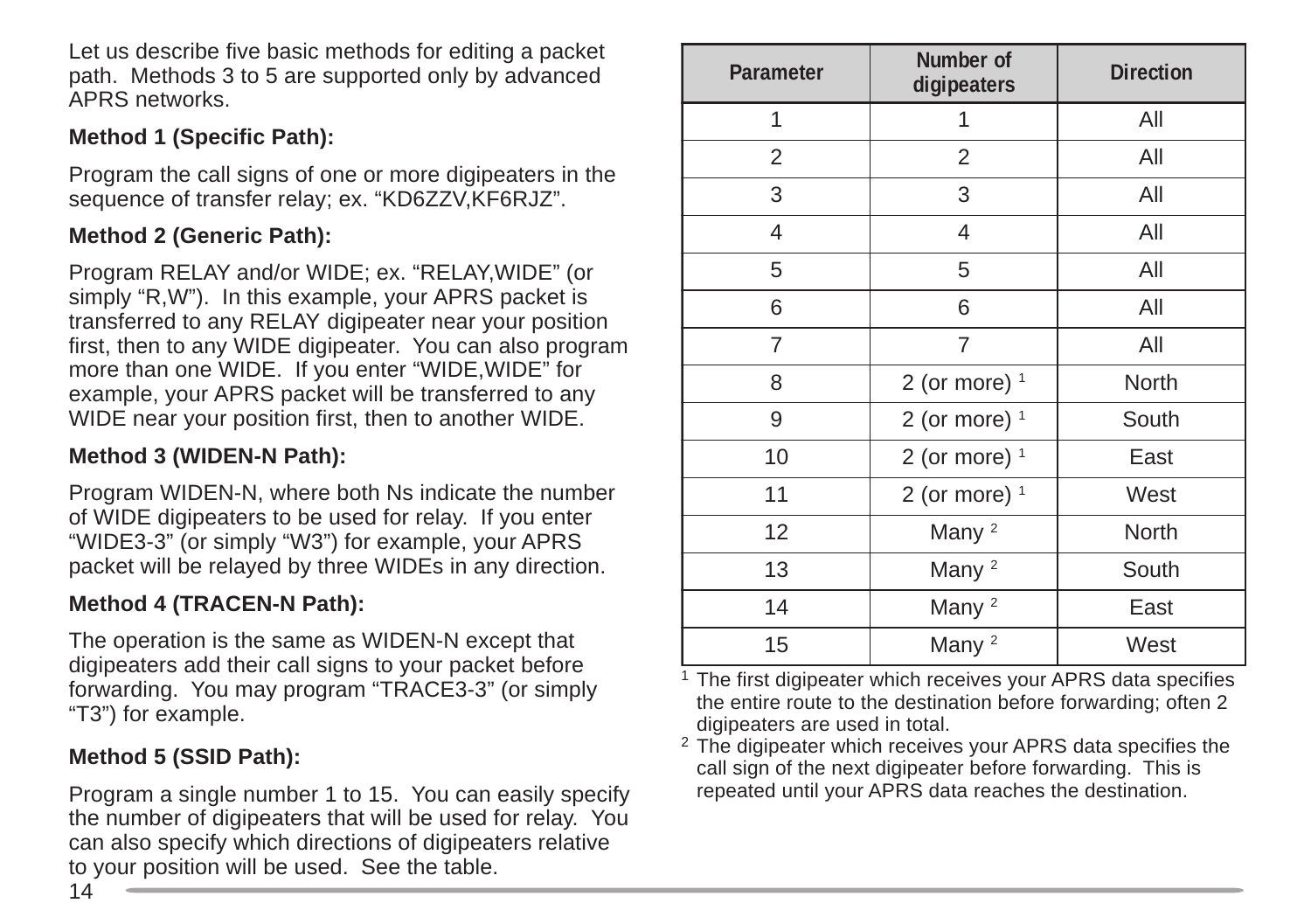## **SELECTING PACKET TRANSMIT METHOD**

Select the operation method for transmitting APRS data. The table concludes how operations differ depending on the selection:

**1** Access Menu 2–C (DATA TX), then press **[OK]**.

![](_page_16_Picture_3.jpeg)

**2** Press **[UP]**/ **[DWN]** to select Manual (default), PTT, or Auto.

![](_page_16_Picture_5.jpeg)

- **3** Press **[OK]** to complete the setting.
- **4** Press **[MENU]** to exit Menu mode.

**Note:** When using a GPS receiver, this transceiver transmits APRS data for the first time after any NMEA data is received.

| <b>MANUAL</b> | Each press of [BCON] transmits the APRS<br>data. |                                                                                                                                                                         |  |
|---------------|--------------------------------------------------|-------------------------------------------------------------------------------------------------------------------------------------------------------------------------|--|
|               | 1.<br>ON.                                        | Press [BCON] to switch the function                                                                                                                                     |  |
|               |                                                  | "BCON" appears and blinks.                                                                                                                                              |  |
|               | $\mathbf{2}$<br>speak into the microphone.       | Press and hold the <b>PTT</b> switch, then                                                                                                                              |  |
|               | Release the <b>PTT</b> switch.<br>3              |                                                                                                                                                                         |  |
| <b>PTT</b>    | APRS data.                                       | Releasing the switch transmits the                                                                                                                                      |  |
|               | transmitting is ready.                           | You cannot retransmit the APRS data<br>unless the time selected in Menu $2-D$<br>(TX INTERVAL) passes. Wait until<br>"BCON" starts blinking to indicate                 |  |
|               | [BCON] again.                                    | 4 To switch the function OFF, press                                                                                                                                     |  |
|               | ON.                                              | Press [BCON] to switch the function                                                                                                                                     |  |
|               | "BCON" appears.                                  |                                                                                                                                                                         |  |
| <b>AUTO</b>   | $\bullet$<br>INTERVAL).                          | Switching the function ON transmits the<br>APRS data once. After that, APRS data<br>is automatically transmitted at intervals<br>of the period selected in Menu 2–D (TX |  |
|               | [BCON] again.                                    | 2 To switch the function OFF, press                                                                                                                                     |  |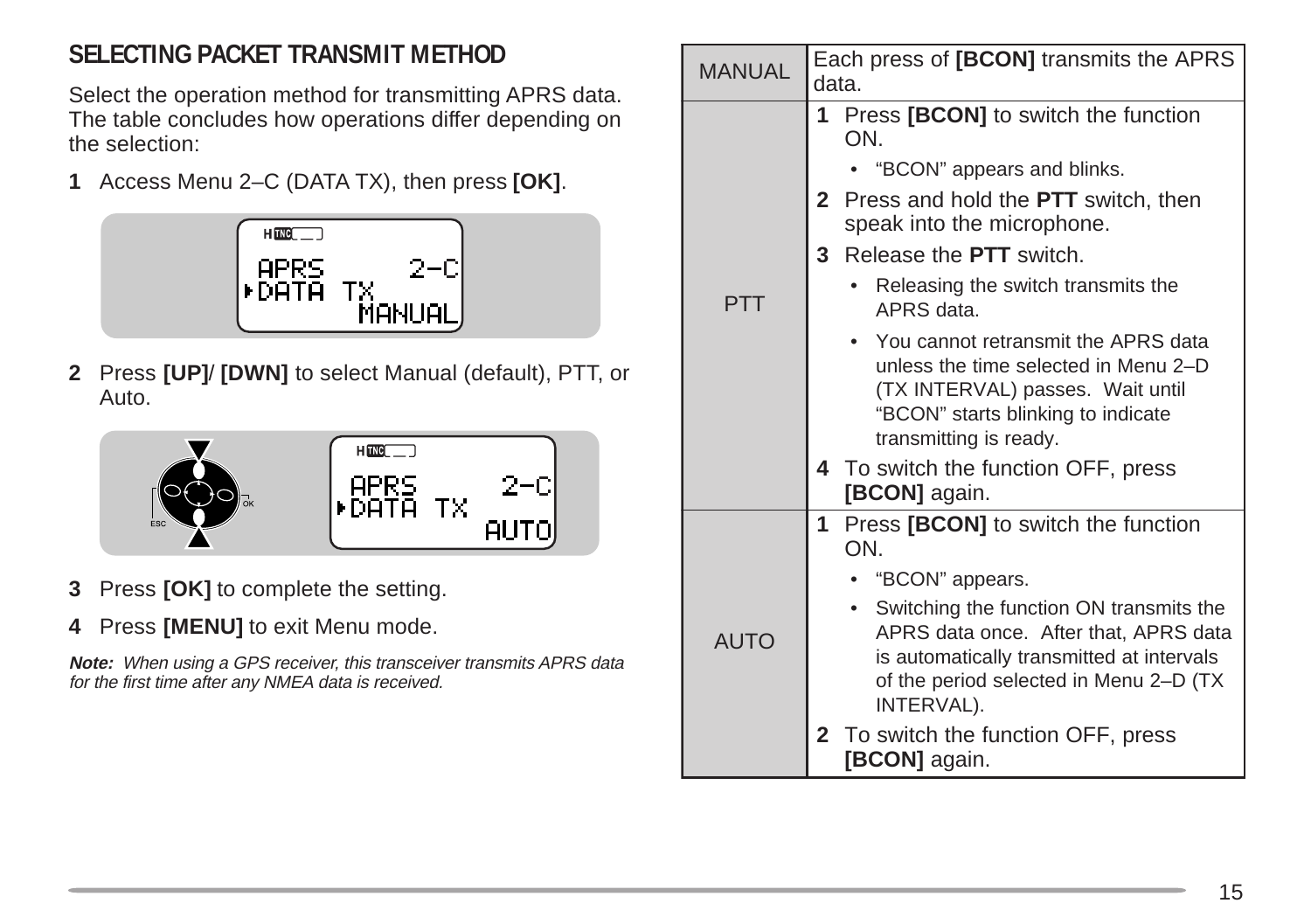## **SELECTING PACKET TRANSMIT INTERVAL**

You can change the interval for automatically transmitting APRS data. Access Menu 2–D (TX INTERVAL) and select 0.2, 0.5, 1, 2, 3, 5, 10, 20, or 30 minutes. The default is 5 minutes.

![](_page_17_Figure_2.jpeg)

#### **Note:**

- ◆ With "AUTO" in Menu 2–C and Beacon ON, pressing **[OK]** to complete the setting causes the APRS data to be immediately transmitted. After that, APRS data is transmitted at intervals of the selected period.
- ◆ While signals are present, APRS data is not transmitted after the interval. Approximately 2 seconds after signals drop, transmitting is executed.

#### **SELECTING PACKET TRANSMIT DELAY**

If necessary, adjust the time delay between keying up of the transmitter and the start of APRS data to the transmitter. Increase this delay, for example, when recipients miss the initial part of your packets and thus fail to decode the data. Access Menu 2–P (TX DELAY) and select 100, 200, 300, 400, 500, 750, or 1000 msec. The default is 500 msec.

![](_page_17_Figure_8.jpeg)

## **SELECTING STATUS TEXT TRANSMIT RATE**

A long status text string can double the size and length of the APRS packet. Access Menu 2–A and specify how frequently status text is included in APRS packets to be transmitted. The selectable range is 1/1 to 1/8 and OFF (default). If you select 1/3 for example, status text is included in your packets once every 3 times; accordingly stations who receive your packets will see your status text once every 3 times.

![](_page_17_Picture_11.jpeg)

#### **RESTRICTING RECEPTION OF APRS DATA**

If APRS is popular in your country, you may receive too many APRS packets for a short period. If this disturbs your APRS activities, specify a distance from your location. You will not receive APRS data from stations beyond this distance. Access Menu 2–7 (POS LIMIT) and select the range from 10 to 2500 in steps of 10, plus OFF (default). The unit is mile or kilometer depending on the selection in Menu 2–H (mile/km) {page 7}.

![](_page_17_Picture_14.jpeg)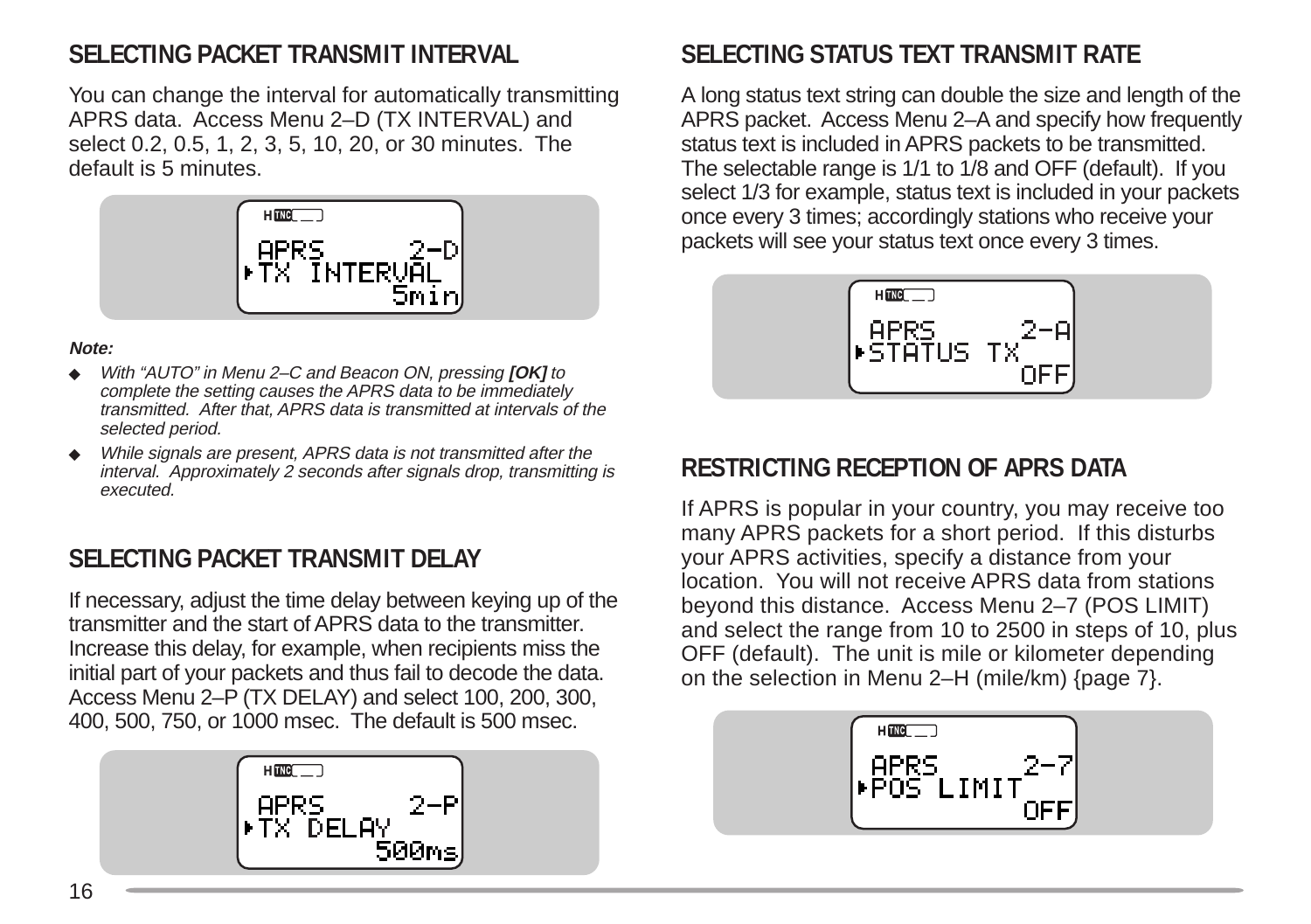#### **PROGRAMMING POSITION AMBIGUITY**

There may be cases where you do not know or do not want to report your precise locations. For position data, you can select the number of digits not to be included in your packets. Access Menu 2–5 (POS AMBIGU) and select 1 to 4, or OFF (default). The table shows how the digits will be cleared on a recipient.

| طi⊢PosTameie |  |
|--------------|--|

| <b>OFF</b>                                      |        |                  |              |  |  |
|-------------------------------------------------|--------|------------------|--------------|--|--|
| $ 33°50.38'$ $ 33°50.3'$                        | 33°50. | $ 33^\circ 5 $ . | $33^\circ$   |  |  |
| $ 118°13.80'$ $ 118°13.8'$ $ 118°13.$ $ 118°1.$ |        |                  | $1118^\circ$ |  |  |

#### **SELECTING A DISPLAY AREA**

Each time new APRS data is received, the frequency display is interrupted. If this interruption annoys you too much, access Menu 2–G (DISPLAY AREA) to select "ONE LINE". The transceiver then will not exit the frequency display when receiving new data. It will use the bottom of the frequency display to show an indicator (nP or nS) and a call sign; "nP" and "nS" designate New Position and New Status respectively {page 4}. The default is "ENTIRE DISP".

![](_page_18_Picture_6.jpeg)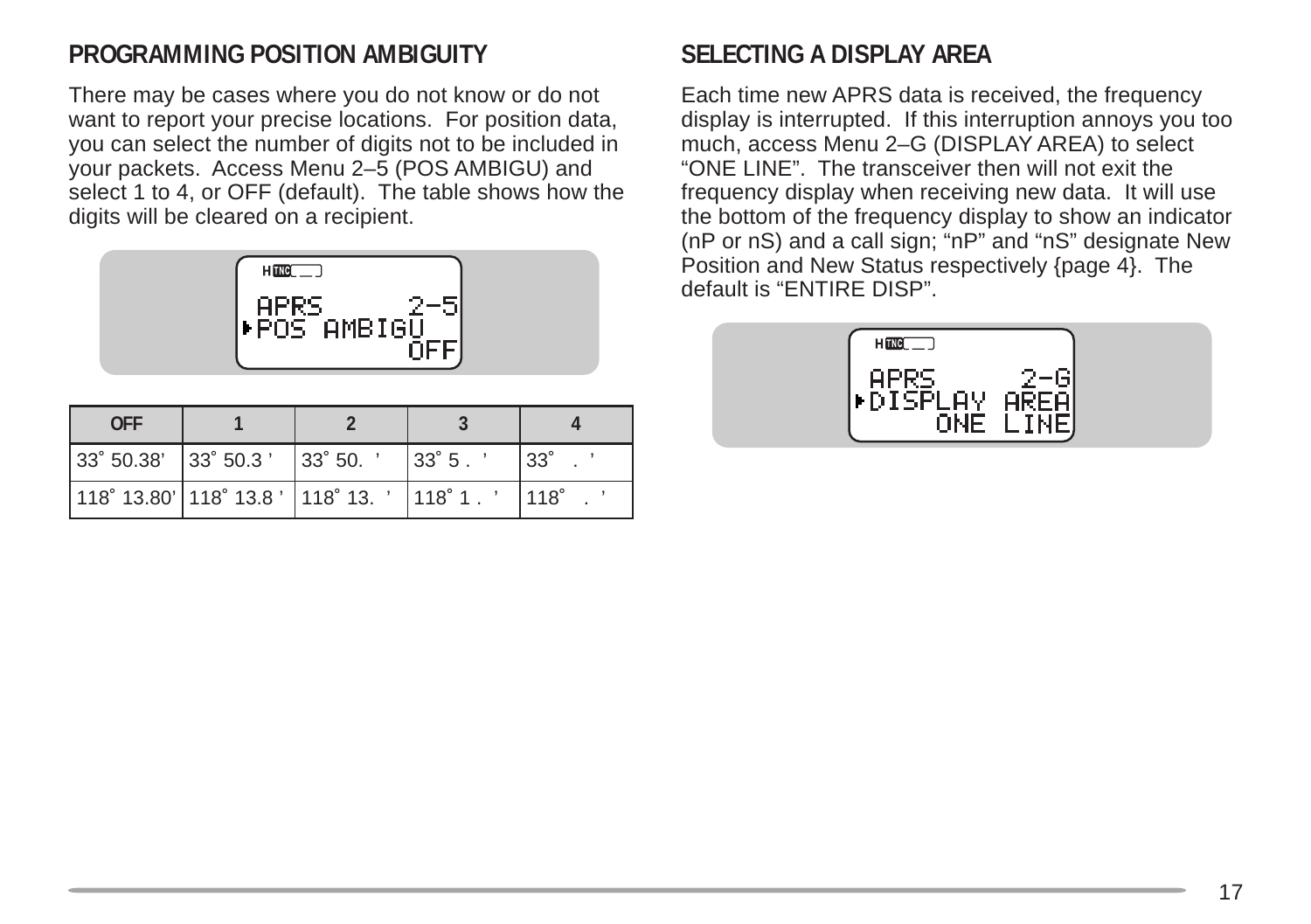## **APRS MESSAGE**

The APRS<sub> $\circ$ </sub> supports a function for transmitting and receiving a message independent of position reports. You can transmit a message to a single station only or a bulletin to all other stations in your group. If you specify a station, the entered message is transmitted up to 5 times until an acknowledgment is returned.

Each message which you transmit can consist of up to 45 alphanumeric characters. A maximum of 16 incoming or outgoing messages can be held in the message memory.

#### **OPERATION FLOW**

The following steps should guide you to a good start of APRS Message operation.

**Q** Press **[TNC]** to switch ON the TNC.

 $\bullet$  " $\text{m}$  $\text{m}$ " appears.

A Access Menu 2–M to select band A or B as the data band {page 3}.

**O** On the data band select the same frequency as other stations in your group.

• You may tune to the frequency of an appropriate digipeater (144.390 MHz in the U.S.A.) {page 13}. **4** Access Menu 2–1 to program your call sign (9 digits max.) {page 7}.

Now you are ready to receive a message from other stations. Refer to "RECEIVING A MESSAGE" {page 19}. To transmit a message, proceed to step  $\mathbf \Theta$ .

 $\bullet$  If necessary, access Menu 2–B to program a packet path {page 13}.

**O** Enter a message (or bulletin) using up to 45 alphanumeric characters {page 21}.

transmit the message (or bulletin). When you send a message (not a bulletin), an acknowledgment should be returned; "ack0  $\sim$  9 (or A  $\sim$  Z)" appears.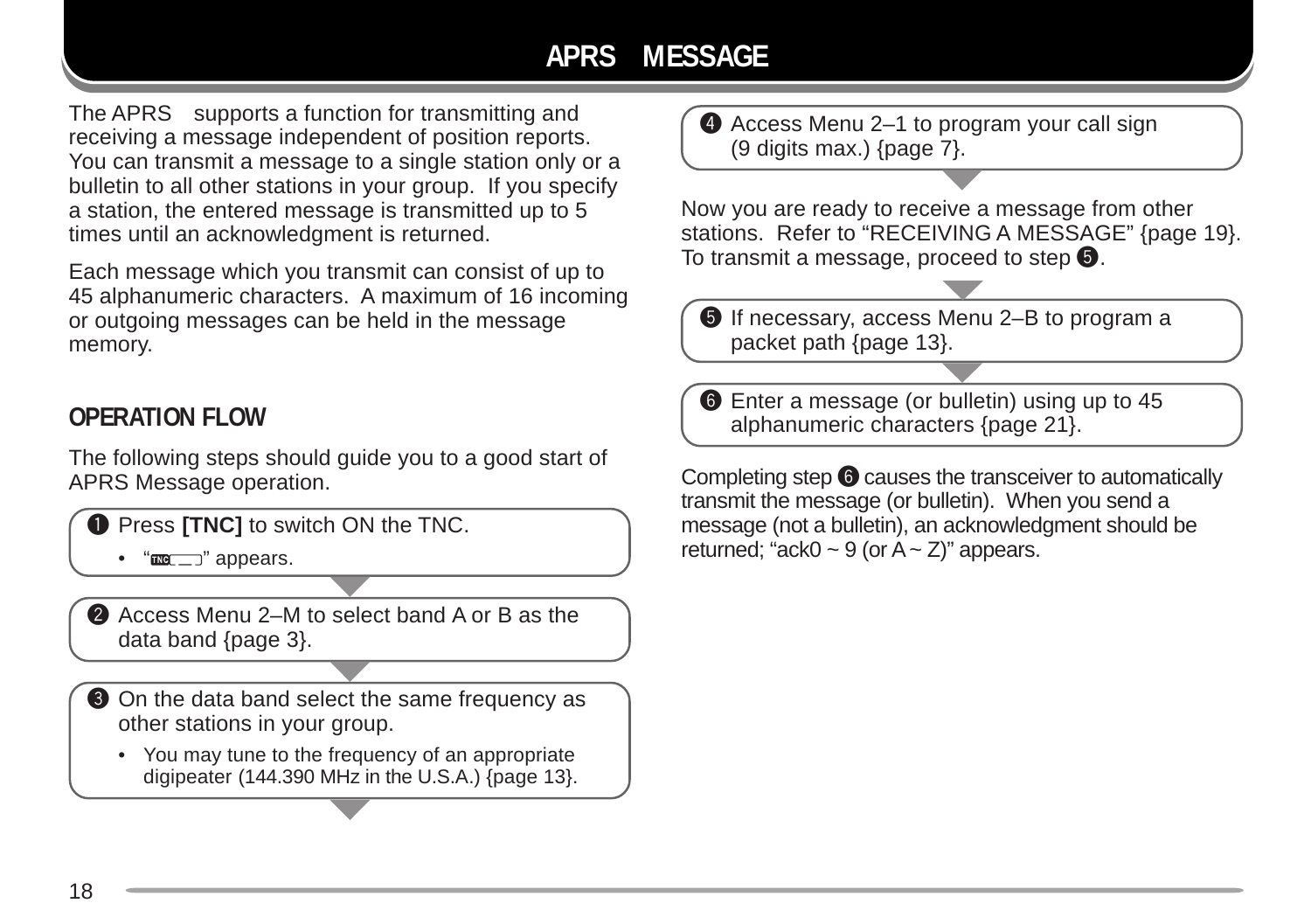## **RECEIVING A MESSAGE**

Each time a proper message is received, the frequency display is interrupted to show information as below:

![](_page_20_Figure_2.jpeg)

- The display shows only the first 24 characters of the message.
- The transceiver restores the frequency display after approximately 10 seconds pass or when you press any key.
- "If" appears and stays at the bottom left of the display until you use the List function {page 20}.

![](_page_20_Figure_6.jpeg)

The following indicators appear depending on types of received messages:

| $\mathsf{P}_{\mathsf{H}}$ 1 | Message addressed to you                  |
|-----------------------------|-------------------------------------------|
| $G1 - 6^2$                  | Message addressed to your group {page 23} |
| B# <sup>1</sup>             | <b>Bulletin</b>                           |
|                             | Report by the National Weather Service    |
| $\ast$                      | Acknowledgment to your message            |

 $1$  # designates an ASCII character used for indicating the sequence of message (or bulletin) packets; ex. 0 to 9.

 $2$  1 to 6 designates a group identification number {page 23}.

When a duplicate message from the same station is received, an error beep sounds. In addition, "dM" (indicator) and a call sign appear on the display.

![](_page_20_Picture_12.jpeg)

- When a message to other stations is received, "oM" appears as an indicator.
- When a new message not addressed to only you is received with "ONE LINE" selected in Menu 2–G {page 17}, "nM" appears as an indicator.

This transceiver beeps each time it receives any type of APRS packet. You may access Menu 2–F (BEEP) to change this setting. The default is "ALL".

| I 144.390 O<br>440.000                                          |  | <b>Selections</b> | <b>New Packet</b>                                        | <b>Duplicate</b><br>Packet | Invalid Packet |
|-----------------------------------------------------------------|--|-------------------|----------------------------------------------------------|----------------------------|----------------|
|                                                                 |  | OFF               | No beep                                                  | No beep                    | No beep        |
| llowing indicators appear depending on types of<br>ed messages: |  | <b>MINE</b>       | Beeps only when receiving a message<br>addressed to you. |                            |                |
|                                                                 |  | <b>ALL NEW</b>    | Beep                                                     | No beep                    | No beep        |
| # 1<br>Message addressed to you                                 |  | ALL               | Beep                                                     | <b>Beep</b>                | Beep           |

#### **Note:**

- When you receive a message that you transmitted, the frequency display is not interrupted. "MY MESSAGE" will appear at the bottom of the display. This could happen when one or more digipeaters {page 13} are used.
- ◆ This transceiver allows you to receive a message also when the SSID does not match. However, it will not return an acknowledgment.
- When a message addressed to you is received, the transceiver display and keypad are illuminated. If you do not press any key in approximately 5 seconds, the light goes off.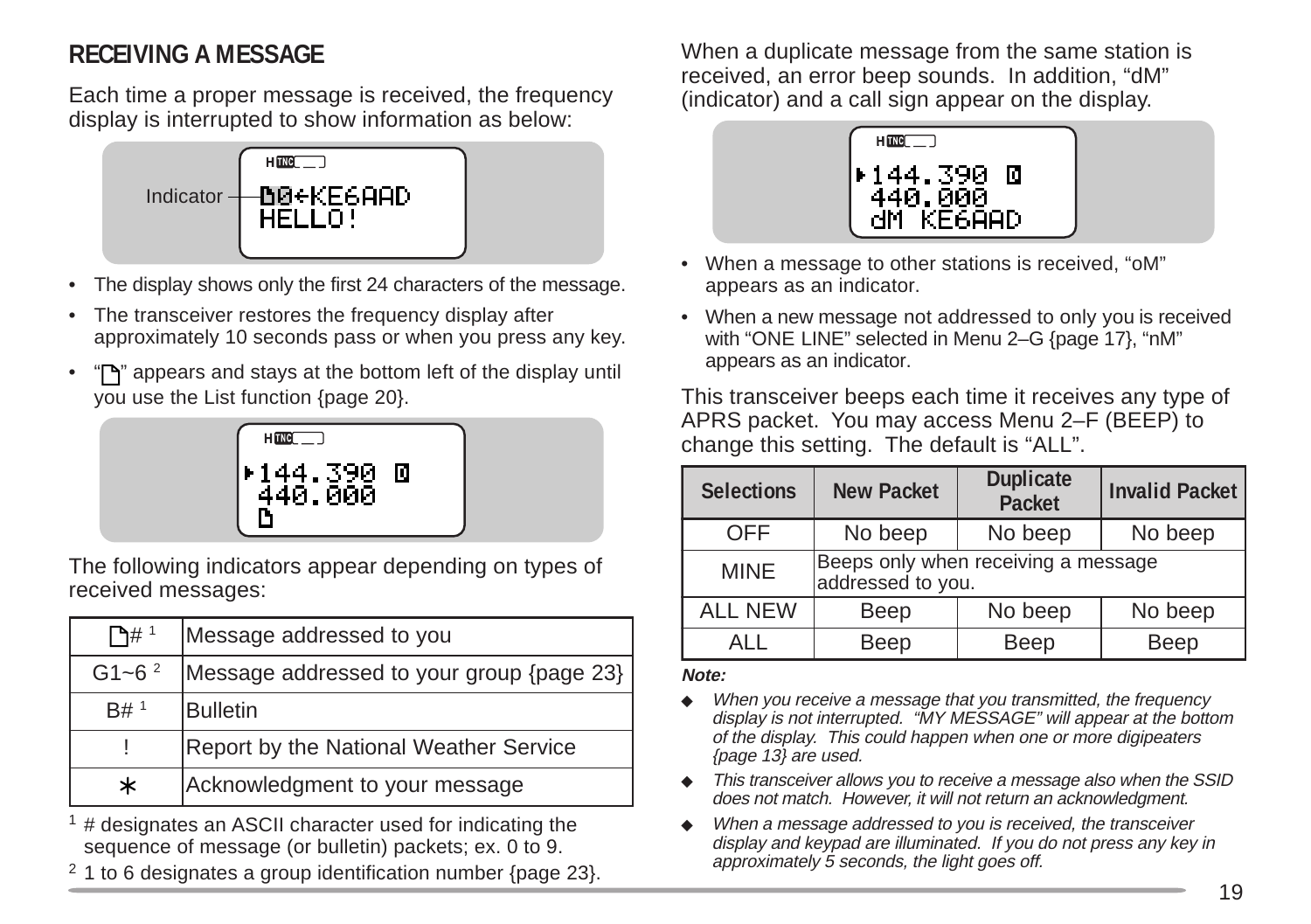## **ACCESSING RECEIVED APRS MESSAGES**

This transceiver is capable of storing a maximum of 16 messages in memory. You can access the desired massage by switching the display.

- **1** Press **[MSG]**.
- **2** Press **[UP]**/ **[DWN]** to select "LIST".

![](_page_21_Picture_4.jpeg)

- **3** Press **[OK]**.
- **4** Press **[UP]**/ **[DWN]** to select the desired station.
	- Press **[OK]** to see the 25th and subsequent digits of the message.
	- " " indicates the end of the message.
	- Pressing **[A/B] (1 s)** deletes all the messages.
- **5** Press **[ESC]** twice to restore the frequency display.

Pressing **[MSG]** in step 4 allows you to enter a message to be returned to the station. You can skip steps 1 to 6 in "ENTERING A MESSAGE" {page 21}.

#### **Note:**

- The dedicated memory is used for storing both received messages and messages for transmitting. Receiving a new message when the memory is full causes the oldest message to be deleted. A message not yet transmitted 5 times may be unexpectedly deleted. If " $\bigcap$ " stays at the bottom left of the display when memory is full, a new message does not replace the oldest message. This transceiver returns a reject command and shows "rM" and a call sign at the bottom of the display.
- A message already transmitted can be easily sent to the same station. Select the message in step 4 and press **[MSG]**. The call sign and message are copied to the recalled entry display {page 21}.

Besides the call sign and message, the display will show the following types of information:

![](_page_21_Figure_16.jpeg)

| <b>O</b> Message Type      |                                                                                                      |  |  |
|----------------------------|------------------------------------------------------------------------------------------------------|--|--|
| ጉ# 1                       | Message addressed to you                                                                             |  |  |
| G1~6 $^{2}$                | Message addressed to your group                                                                      |  |  |
| B# <sup>1</sup>            | <b>Bulletin</b>                                                                                      |  |  |
|                            | Report by the National Weather Service                                                               |  |  |
| <b>2</b> RX or TX?         |                                                                                                      |  |  |
| ←                          | Received message (or bulletin)                                                                       |  |  |
| $\Rightarrow$ <sup>3</sup> | Message (or bulletin) for transmitting                                                               |  |  |
| <b>3</b> Status            |                                                                                                      |  |  |
| $5 - 1$ <sup>3</sup>       | Remaining number of times for<br>transmitting the message (or bulletin).                             |  |  |
| $*^3$                      | Message for which an acknowledgment<br>was returned                                                  |  |  |
| $\cdot$ <sup>3</sup>       | Message (or bulletin) transmitted 5 times<br>(For a message, an acknowledgment was<br>not returned.) |  |  |

 $1$  # designates an ASCII character used for indicating the sequence of message (or bulletin) packets; ex. 0 to 9. For outgoing messages or bulletins, only sequence numbers appear.

<sup>2</sup> 1 to 6 designates a group identification number {page 23}.

 $3$  These indicators appear for outgoing messages  $\langle$ page 22 $\rangle$ .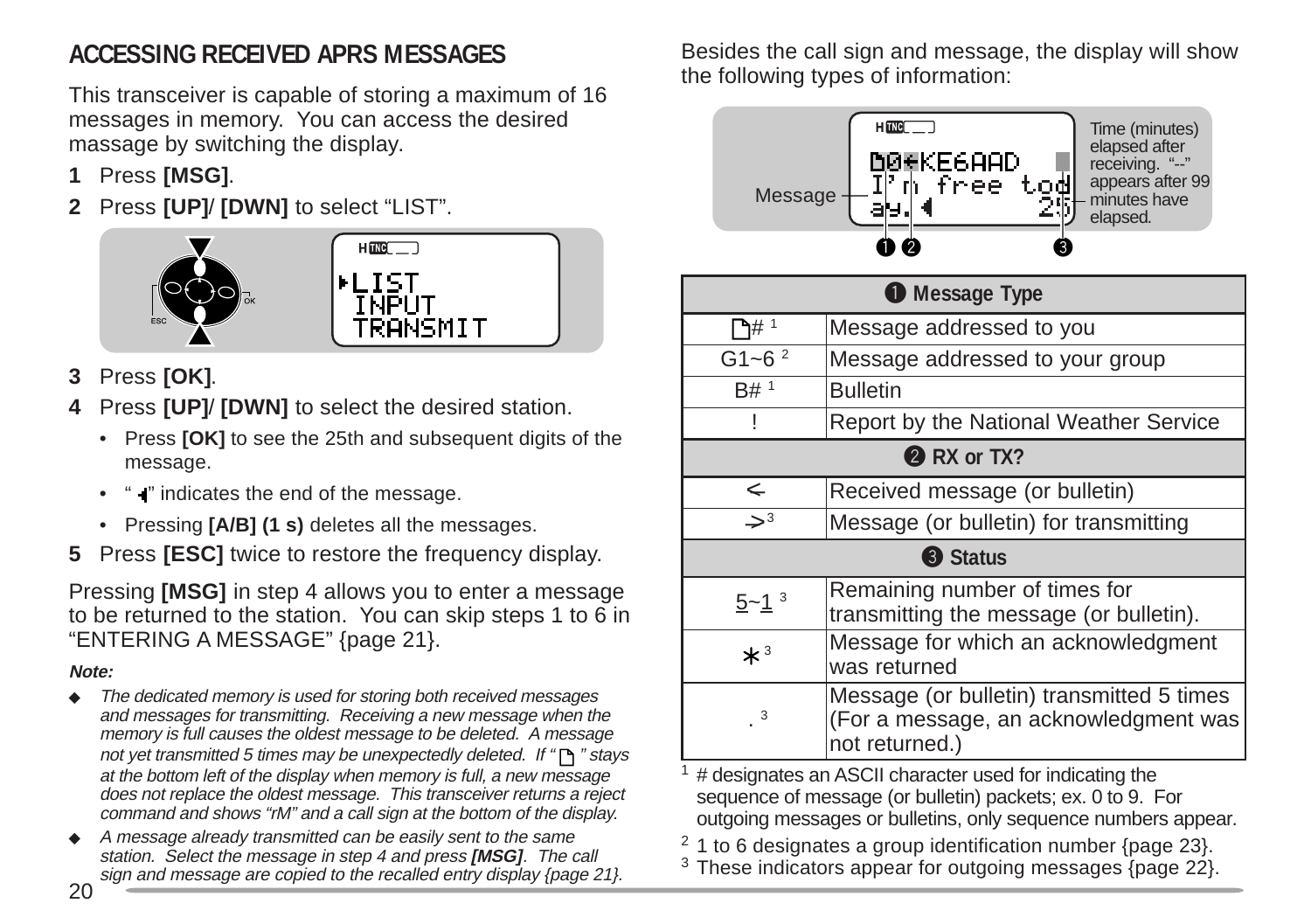## **ENTERING A MESSAGE**

To transmit a message, first enter the call sign of the target station. To transmit a bulletin, enter "BLN#" instead; where # must be 0 to 9 or A to Z. When the length of your bulletin exceeds 45 digits, you may transmit more than one packet to send the entire bulletin. Use # to indicate the sequence of the bulletin portions. For example, enter "BLN0" (or "BLNA") to send the first packet, then "BLN1" (or "BLNB") to send the second packet.

- **1** Press **[MSG]**.
- **2** Press **[UP]**/ **[DWN]** to select "INPUT".

![](_page_22_Picture_4.jpeg)

- **3** Press **[OK]**.
	- The display for entering a call sign appears; the first digit blinks.

![](_page_22_Picture_7.jpeg)

- **4** Press **[UP]**/ **[DWN]** to select a character.
	- You can enter 0 to 9, A to Z, and –.
	- You may use the keypad. For example, each press of **[TNC]** switches entry as A, B, C, then 2. Press **[ENT]** to enter –.

#### **5** Press **[OK]**.

- The cursor moves to the next digit.
- **6** Repeat steps 4 and 5 to enter up to 9 digits.
	- Pressing **[OK]** after selecting the 9th digit causes the cursor to move to the start of the next field.

![](_page_22_Picture_15.jpeg)

- To complete programming the call sign after entering less than 9 digits, press **[OK]** twice.
- Each press of **[ESC]** causes the cursor to move backward.
- Pressing **[A/B]** deletes the digit at which the cursor is blinking.
- **7** Press **[UP]**/ **[DWN]**, then **[OK]** to select the first digit of a message (or bulletin).
	- You may use the keypad. For example, each press of **[TNC]** switches entry as a, b, c, 2, A, B, then C. Press **[ENT]** to switch among the special ASCII characters.
- **8** Repeat step 7 to enter a message (or bulletin) with up to 45 digits.
	- To complete programming after entering less than 45 digits, press **[OK]** twice.
	- Completing step 8 causes the transceiver to automatically transmit the message (or bulletin). If you send a message to a single station, an acknowledgment should be returned; "ack  $0 \sim 9$  (or A  $\sim$  Z)" appears.

**Note:** You may enter % as the initial character of the message. Some APRS systems are capable of announcing characters one by one when receiving a message which starts with %. Those systems include TM-D700s with VS-3 units.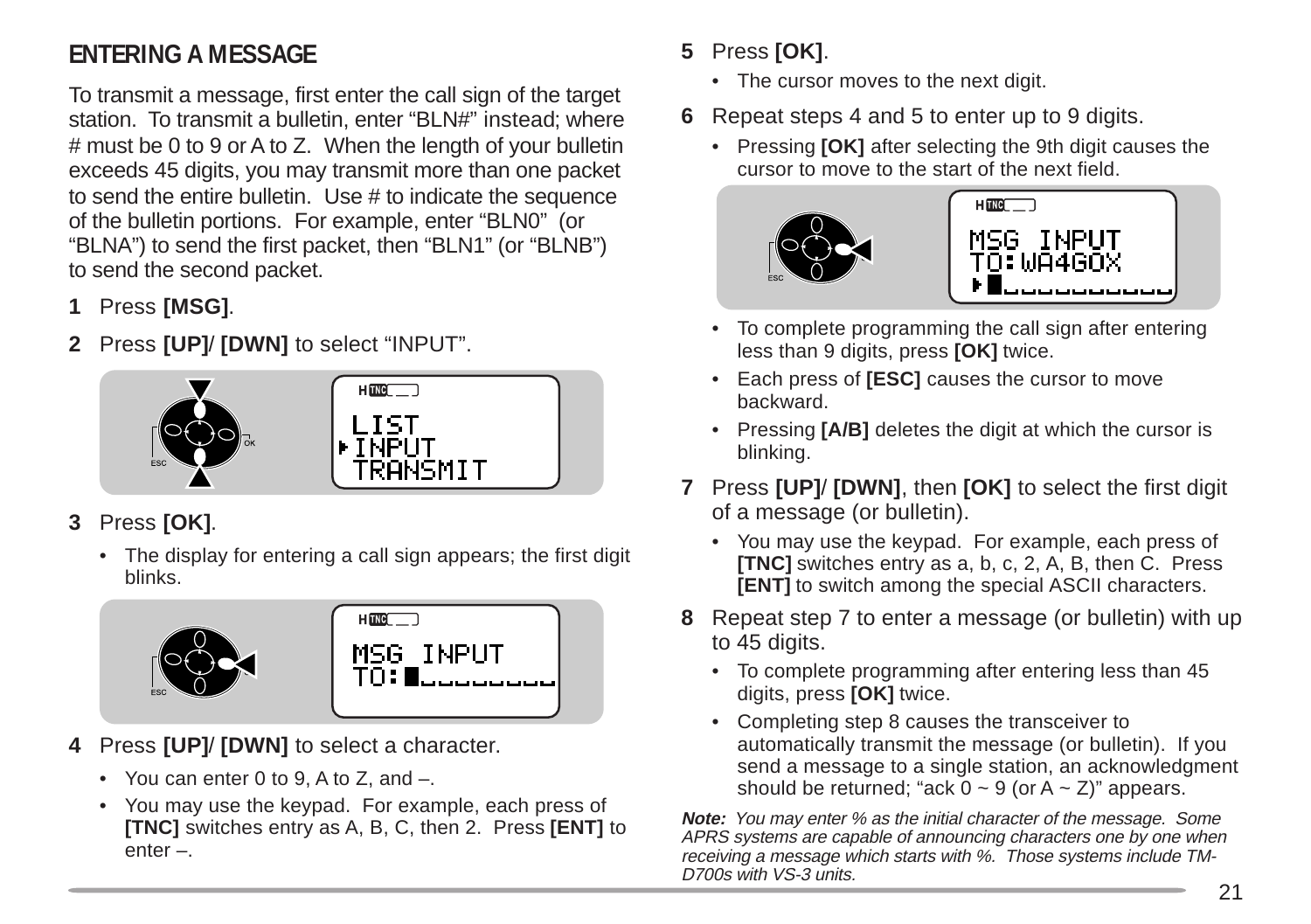## **TRANSMITTING A MESSAGE**

When entry of a message (or bulletin) is completed, this transceiver automatically starts transmitting it at intervals of 1 minute. With a message entered, the transceiver repeats transmitting up to 5 times until an acknowledgment is returned. With a bulletin entered, the transceiver always repeats transmitting 5 times; an acknowledgment is not returned.

![](_page_23_Picture_2.jpeg)

The table given on page 20 also shows indicators that appear for outgoing messages (or bulletins). You can also manually transmit all of those regardless of the 5-minute timer.

- **1** Press **[MSG]**.
- **2** Press **[UP]**/ **[DWN]** to select "TRANSMIT".

![](_page_23_Picture_6.jpeg)

- **3** Press **[OK]** to start transmitting.
	- After transmission, the frequency display is restored.

## **AUTO ANSWER REPLY**

This transceiver is capable of automatically returning a programmed message when any message is received.

**1** Access Menu 2–J (AUTO REPLY), then press **[OK]**.

![](_page_23_Picture_12.jpeg)

- **2** Press **[UP]**/ **[DWN]** to select "ON", then press **[OK]**.
- **3** Access Menu 2–K (REPLY MSG), then press **[OK]**.
	- The display for entering a message appears; the first digit blinks.

![](_page_23_Picture_16.jpeg)

- **4** Press **[UP]**/ **[DWN]** to select a character, then press **[OK].**
	- The cursor moves to the next digit.
	- You can enter alphanumeric characters plus special ASCII characters.
	- You may use the keypad. For example, each press of **[TNC]** switches entry as a, b, c, 2, A, B, then C. Press **[ENT]** to switch among the special ASCII characters.
- **5** Repeat step 4 to enter a message with up to 45 digits.
	- To complete programming after entering less than 45 digits, press **[OK]** twice.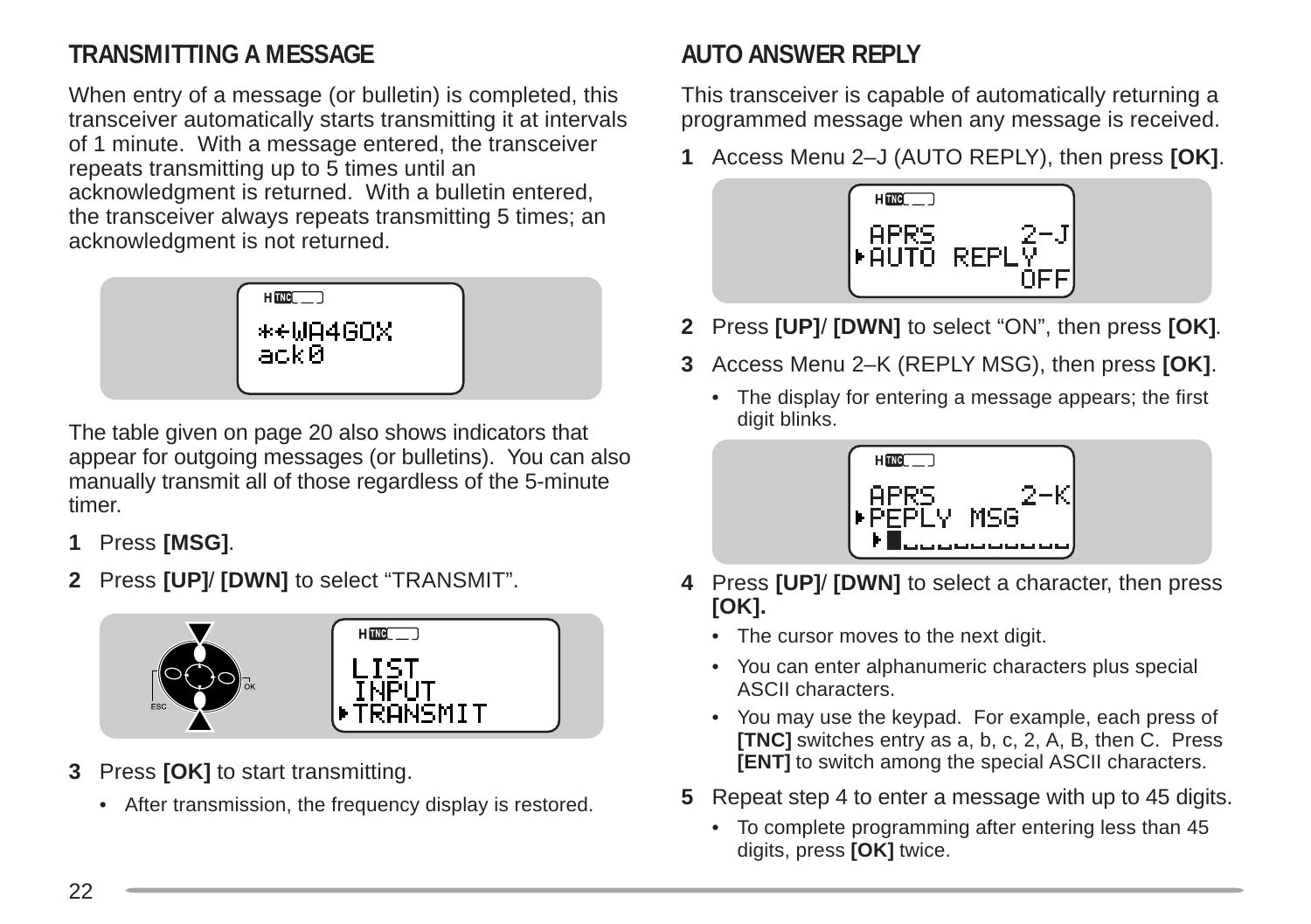## **PROGRAMMING A GROUP CODE**

Use a message group code to exchange messages only among your group members. With one or more message group codes programmed, you will receive messages that include the same group code(s), besides messages addressed to you. You can program any desired code using up to 9 alphanumeric characters. You can also program up to 6 codes at the same time. If you program 3 message group codes, for example, you will receive all messages that include one of the 3 codes.

- **1** Access Menu 2–L (MSG GROUP), then press **[OK]**.
	- The display for entering one or more group codes appears; the first digit blinks.

![](_page_24_Figure_4.jpeg)

- **2** Press **[UP]**/ **[DWN]** to select a character.
	- You can enter 0 to 9, A to Z, , (comma),  $-$ , and  $\star$ .
- **3** Press **[OK]**.
	- The cursor moves to the next digit.
- **4** Repeat steps 2 and 3 to enter up to 6 codes.
	- Use a comma to separate each code.
	- You can enter up to 45 alphanumeric characters in total.
	- To complete programming after entering less than 45 digits, press **[OK]** twice.
- **5** Press **[MNU]** to exit Menu mode.

You can also use the keypad to enter alphanumeric characters in step 2. For example, each press of **[TNC]** switches entry as A, B, C, then 2. Press **[ENT]** to enter , (comma),  $-$ , or  $\star$ .

You may use  $\star$  as a wildcard character. If you program ABC $*$  for example, you will receive all messages including group codes which start with ABC.

When a message which matches one of the group codes is received,  $\Box$ # and G1 ~ 6 appear alternately {page 19}. 1 to 6 after G designates a group identification number. Let us assume that you have not changed the default group codes; ALL, QST, CQ, KWD. If a message with "QST" is received, G2 appears to indicate the 2nd code. If a message with "KWD" is received, G4 appears to indicate the 4th code.

In order to include a message group code in your outgoing packet, enter a group code in place of a call sign {page 21}, using up to 9 characters.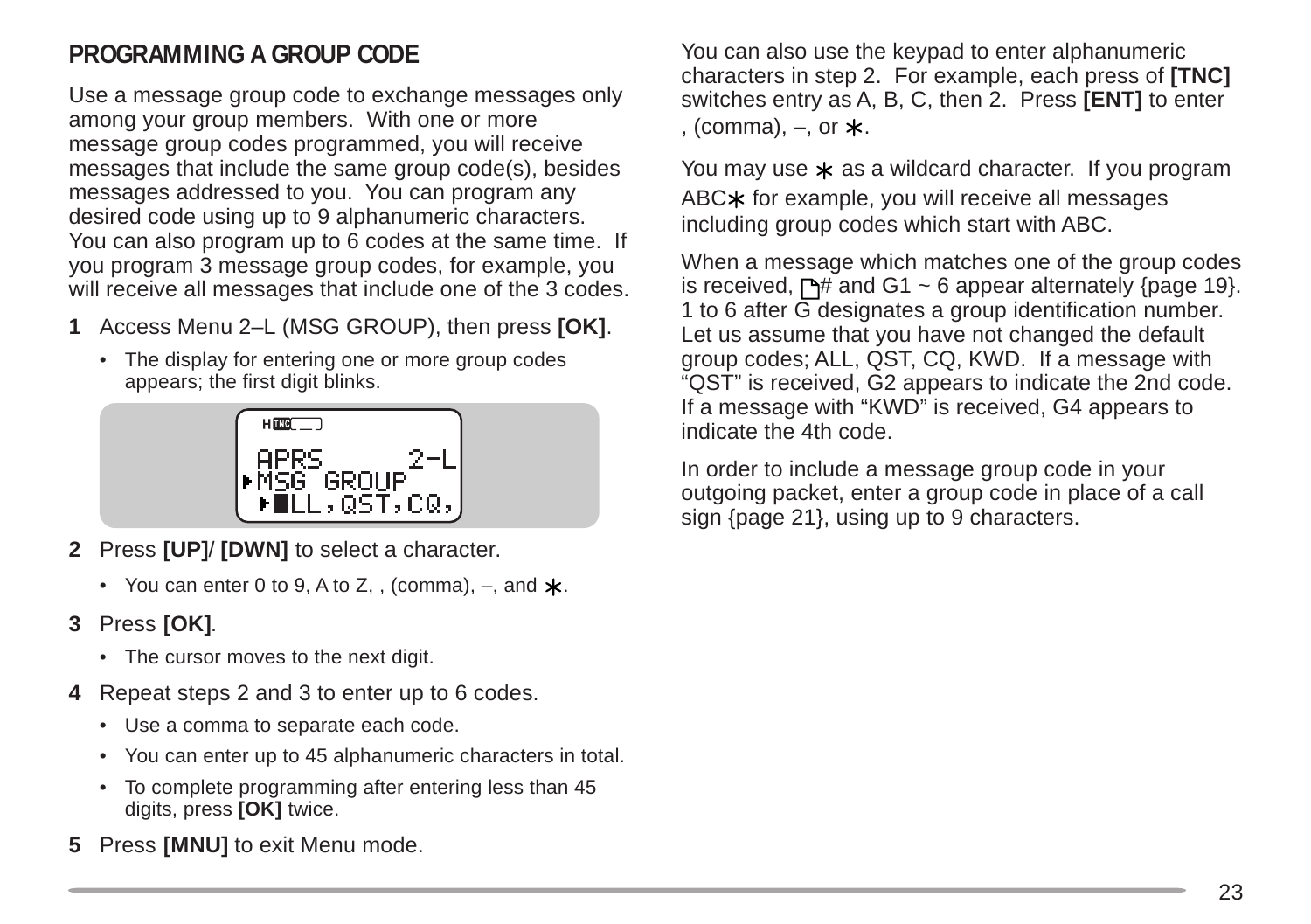## **MENU REVISIONS**

On a TH-D7A(G), the menu configuration under TNC (1–4–), AUX (1–5–), and APRS (2–) has been revised as below. For the reference pages in parentheses, see the other instruction manual (original).

| Level 1 |              | Level <sub>2</sub> |                           |                | Level 3                   | <b>Selections</b>                            | <b>Default</b>    | Ref. page |
|---------|--------------|--------------------|---------------------------|----------------|---------------------------|----------------------------------------------|-------------------|-----------|
|         |              | 4                  | <b>TNC</b>                | 1              | Packet band               | See reference page.                          | Band A            | 27        |
|         |              |                    |                           | $\overline{2}$ | DCD sense                 | <b>Dor D</b> band/ Both bands/<br>Ignore DCD | <b>Dor D</b> band | 28        |
|         |              |                    |                           | 1              | Automatic Repeater Offset | ON/OFF                                       | ON.               | (23)      |
|         |              |                    |                           | $\overline{2}$ | Scan Resume               | Time-Operated/<br>Carrier-Operated/Seek      | Time-<br>Operated | (34)      |
|         | <b>RADIO</b> |                    |                           | 3              | Key Beep                  | ON/OFF                                       | <b>ON</b>         | 26        |
|         |              | 5                  | <b>AUX</b>                | 4              | <b>Tuning Enable</b>      | ON/OFF                                       | <b>OFF</b>        | (50)      |
|         |              |                    |                           | 5              | <b>TX Inhibit</b>         | ON/OFF                                       | <b>OFF</b>        | (51)      |
|         |              |                    |                           | 6              | Advanced Intercept Point  | ON/OFF                                       | <b>OFF</b>        | (51)      |
|         |              |                    |                           | 7              | Call Key Function         | Call/ 1750 Hz TX                             | Call              | 26        |
|         |              |                    |                           | 8              | <b>TX Hold, 1750 Hz</b>   | ON/OFF                                       | <b>OFF</b>        | 26        |
|         |              |                    |                           | 9              | Reset                     | Partial (VFO)/ Full/ No                      |                   | (32)      |
|         |              | 1                  | My call sign              |                |                           | See reference page.                          |                   | 7         |
|         | <b>APRS</b>  | 2                  | <b>GPS</b> receiver       |                |                           | Not used/ NMEA/ NMEA96                       | Not used          | 3         |
| 2       |              | 3                  | Waypoint                  |                |                           | See reference page.                          | <b>OFF</b>        | 5         |
|         |              | 4                  | My position               |                |                           | See reference page.                          |                   | 9         |
|         |              | $\sqrt{5}$         | <b>Position Ambiguity</b> |                |                           | 1/ 2/ 3/ 4 digits/ OFF                       | <b>OFF</b>        | 17        |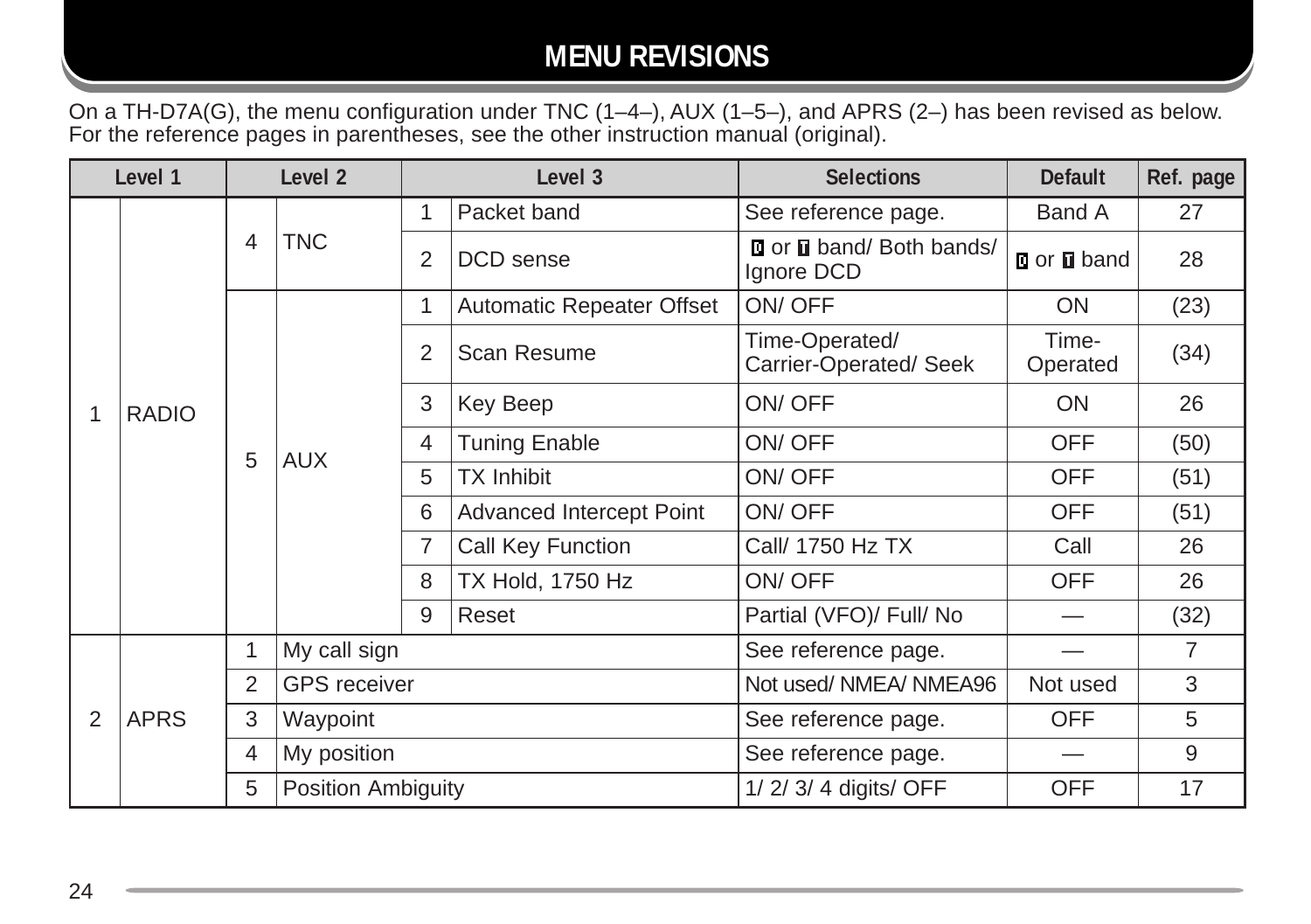| Level 1 |             |   | Level <sub>2</sub>             | <b>Selections</b>                           | <b>Default</b>      | Ref. page      |
|---------|-------------|---|--------------------------------|---------------------------------------------|---------------------|----------------|
|         |             | 6 | Position comment               | See reference page.                         | Off Duty            | 10             |
|         |             | 7 | Reception restriction distance | $10 \sim 2500$ in steps of<br>10/ OFF       | <b>OFF</b>          | 16             |
|         |             | 8 | Station icon                   | See reference page.                         |                     | 8              |
|         |             | 9 | Status text                    | See reference page.                         |                     | 11             |
|         |             | A | Status text transmit rate      | See reference page.                         | <b>OFF</b>          | 16             |
|         |             | B | Packet path                    | See reference page.                         | RELAY, WIDE         | 13             |
|         |             | C | Packet transmit method         | Manual/ PTT/ Auto                           | Manual              | 15             |
|         |             | D | Packet transmit interval       | 0.2/ 0.5/ 1/ 2/ 3/ 5/ 10/ 20/<br>30 minutes | 5 minutes           | 16             |
|         |             | Е | Group code                     | See reference page.                         | APK002              | 12             |
| 2       | <b>APRS</b> | F | Beep                           | Mine/ All new/ All/ OFF                     | All                 | 4, 19          |
|         |             | G | Display area                   | Entire display/ One Line                    | Entire display      | 17             |
|         |             | H | Unit for distance              | Mile/ Kilometer                             | Mile                | $\overline{7}$ |
|         |             |   | Unit for temperature           | $\degree$ F/ $\degree$ C                    | $\circ$ F           | $\overline{7}$ |
|         |             | J | <b>Auto Answer Reply</b>       | ON/OFF                                      | <b>OFF</b>          | 22             |
|         |             | Κ | Reply message                  | See reference page.                         |                     | 22             |
|         |             |   | Message group                  | See reference page.                         | ALL, QST,<br>CQ,KWD | 23             |
|         |             | M | Data band                      | See reference page.                         | A                   | 3              |
|         |             | N | Packet transfer rate           | 1200/9600 bps                               | 1200 bps            | 3              |
|         |             | O | Time Zone                      | See reference page.                         |                     | 3              |
|         |             | P | Packet transmit delay          | 100/200/300/400/500/<br>750/1000 msec.      | 500 msec.           | 16             |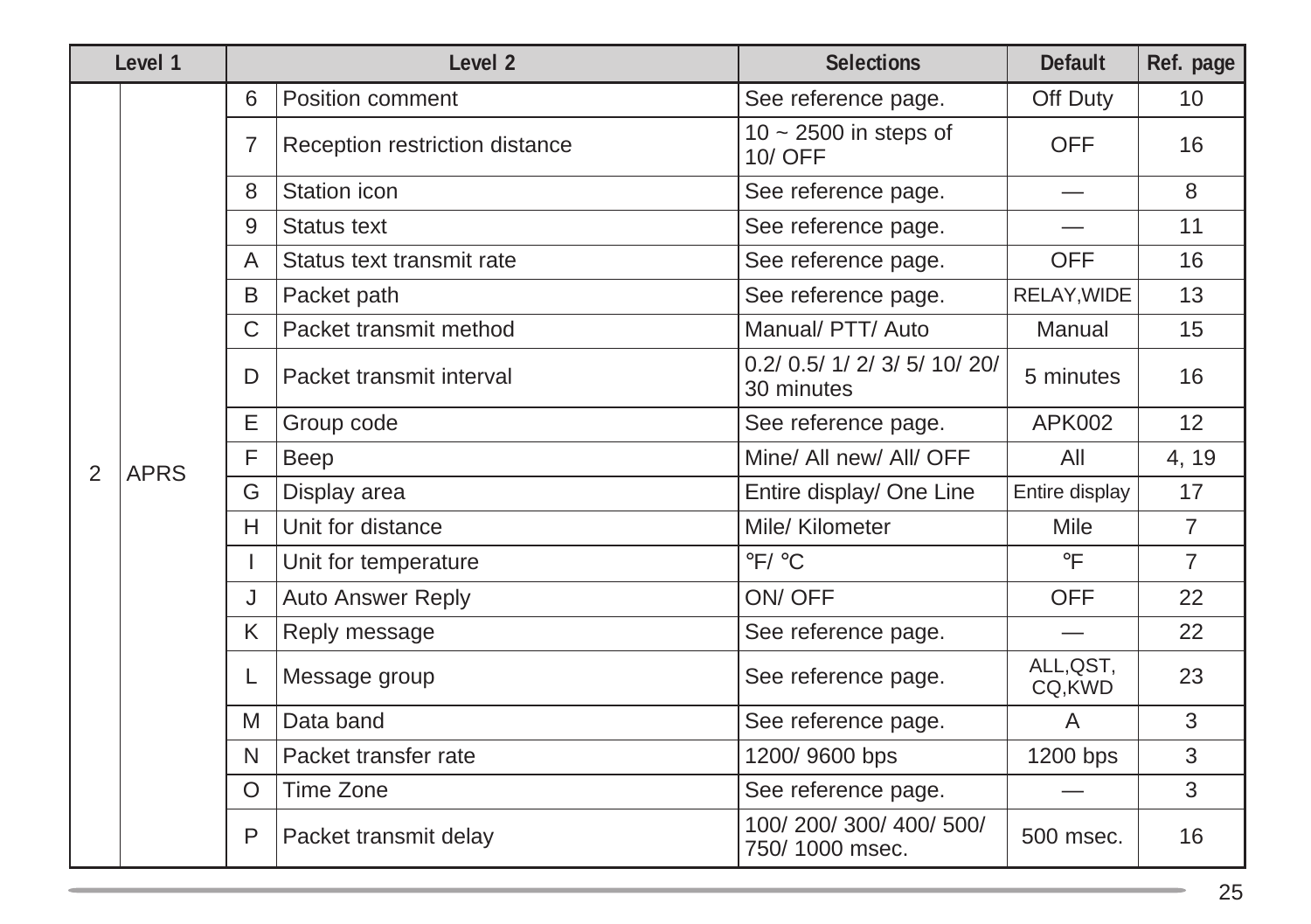## **SUMMARY OF ENHANCEMENT**

Besides APRS functions, the TH-D7A(G) has several functions improved or newly added, as below. You may refer to the given pages to identify differences from a TH-D7A.

#### **BAND A & B**

Without switching ON the TNC, you will not see " $\mathbf{u}$ " which indicates the current data band. This modification has been made because the TH-D7A(G) allows you to select a different band (A or B) as the data band between Packet and APRS operations. Refer to page 12 on the other instruction manual (original).

#### **KEYPAD DIRECT ENTRY**

When programming a memory channel name, Power-ON message, status message, or APRS message, each press of **[TNC]**, for example, switches entry as a, b, c, 2, A, B, then C. Refer to page 15 on the other instruction manual (original).

![](_page_27_Picture_6.jpeg)

## **TRANSMITTING A 1750 Hz TONE**

The TH-D7A(G) allows you to program **[CALL]** as a key for transmitting a 1750 Hz (burst) tone. Access Menu 1– 5–7 (CALL KEY) and select "1750 Hz". To transmit a 1750 Hz tone, press **[CALL]** without pressing the **PTT** switch. Release **[CALL]** to quit transmitting.

![](_page_27_Picture_9.jpeg)

In order to cause the transceiver to remain in the transmit mode for 2 seconds after transmitting a 1750 Hz tone, access Menu 1–5–8 (TX HOLD,1750), then select "ON".

#### **KEY BEEP ON/OFF**

If you are distracted by beeps generated when pressing a key on the keypad, switch OFF the Key Beep. The transceiver will beep only when it receives appropriate APRS or DX cluster data. Access Menu 1–5–3 (KEY BEEP) and select "OFF". The default is "ON". Refer to page 47 on the other instruction manual (original).

![](_page_27_Picture_13.jpeg)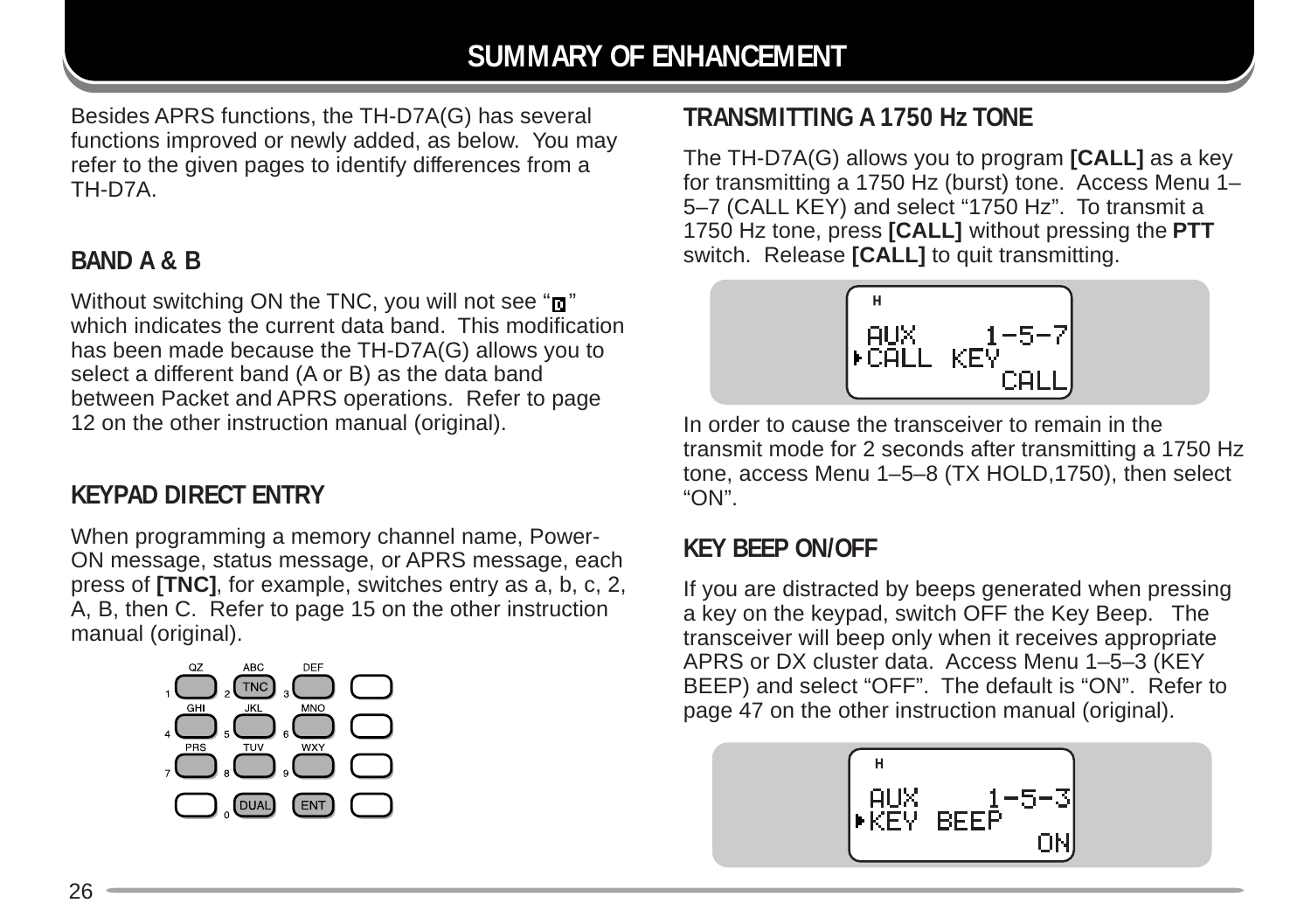#### **ADJUSTING VOLUME BALANCE**

The TH-D7A(G) allows you to adjust volume balance even after blanking one band. Refer to page 48 on the other instruction manual (original).

#### **SELECTING DATA BAND**

When accessing a PACSAT, access Menu 1–4–1 (PACKET BAND) and select "A:TX B:RX" (or "A:RX  $B:TX$ "). " $\blacksquare$ " appears for the data transmit band and " $\blacksquare$ " appears for the data receive band.

![](_page_28_Figure_4.jpeg)

PACSATs refer to satellites designed and launched for digital communications using the AX.25 protocol. The PACSATs usually receive (uplink) on VHF and transmit (downlink) on UHF. For further information, consult Internet Web pages relating to the PACSATs. You may use one of the Internet search engines to find those Web pages.

**Note:** If you have blanked the data band by pressing **[DUAL]**, pressing **[TNC]** does not allow you to select Packet mode.

#### DX PACKETCLUSTERS MONITOR

If the common transfer rate in your local PacketCluster network is 9600 bps, access Menu 2–N (PACKET SPEED) and select "9600 bps". Refer to page 56 on the other instruction manual (original).

![](_page_28_Picture_9.jpeg)

When new DX cluster data is received with "ONE LINE" selected in Menu 2–G {page 17}, "nD" appears as an indicator.